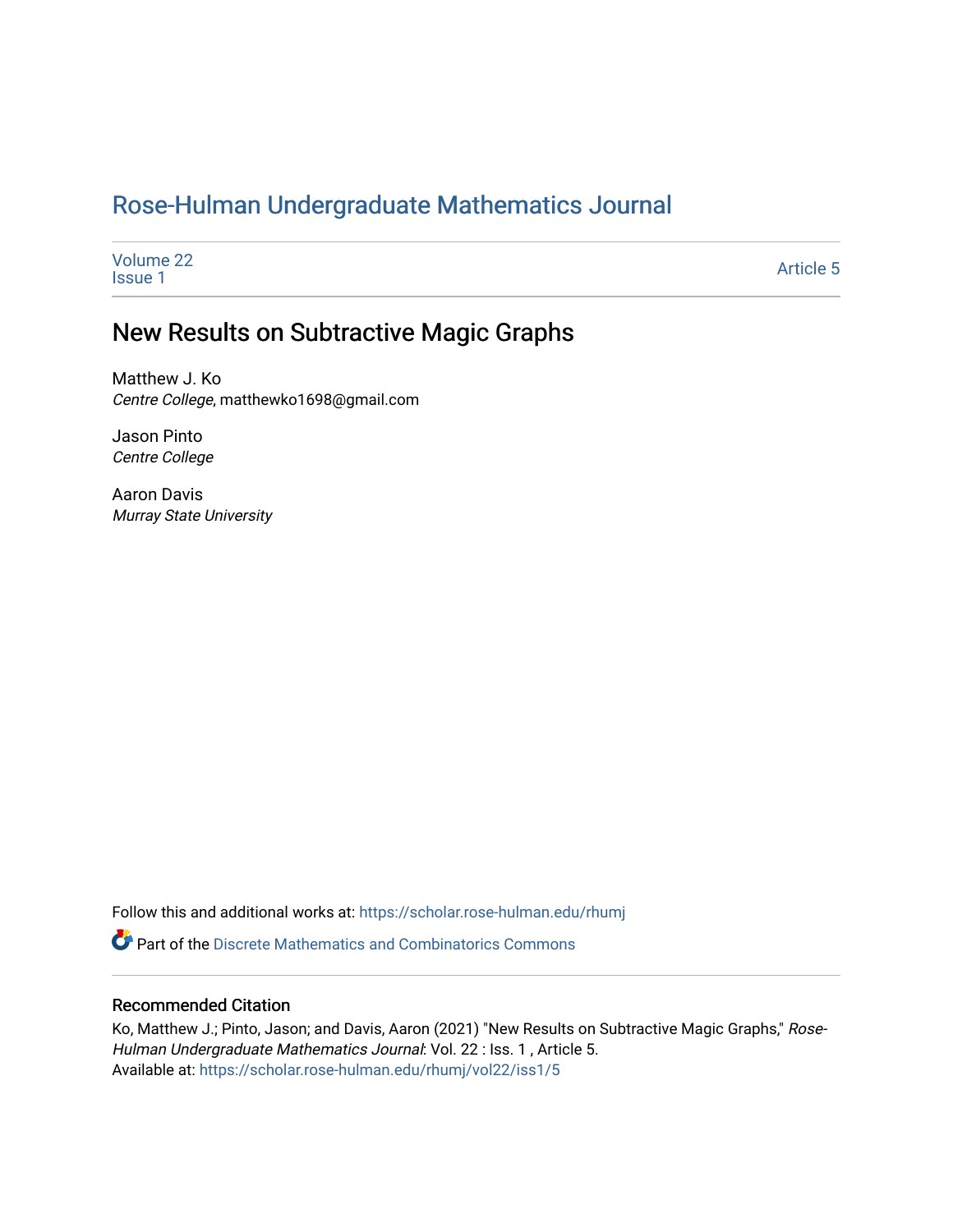# New Results on Subtractive Magic Graphs

#### Cover Page Footnote

We would like to wholeheartedly thank Dr. Elizabeth Donovan and Dr. Lesley Wiglesworth for advising us throughout this project as well as The Center for Undergraduate Research in Mathematics (CURM) (DMS-1722563), Centre College, and Murray State University for providing a valuable research experience. We would also like to thank Dr. David Toth and Jordan Turley in their aid to computationally provide labelings of lemniscate graphs of various sizes.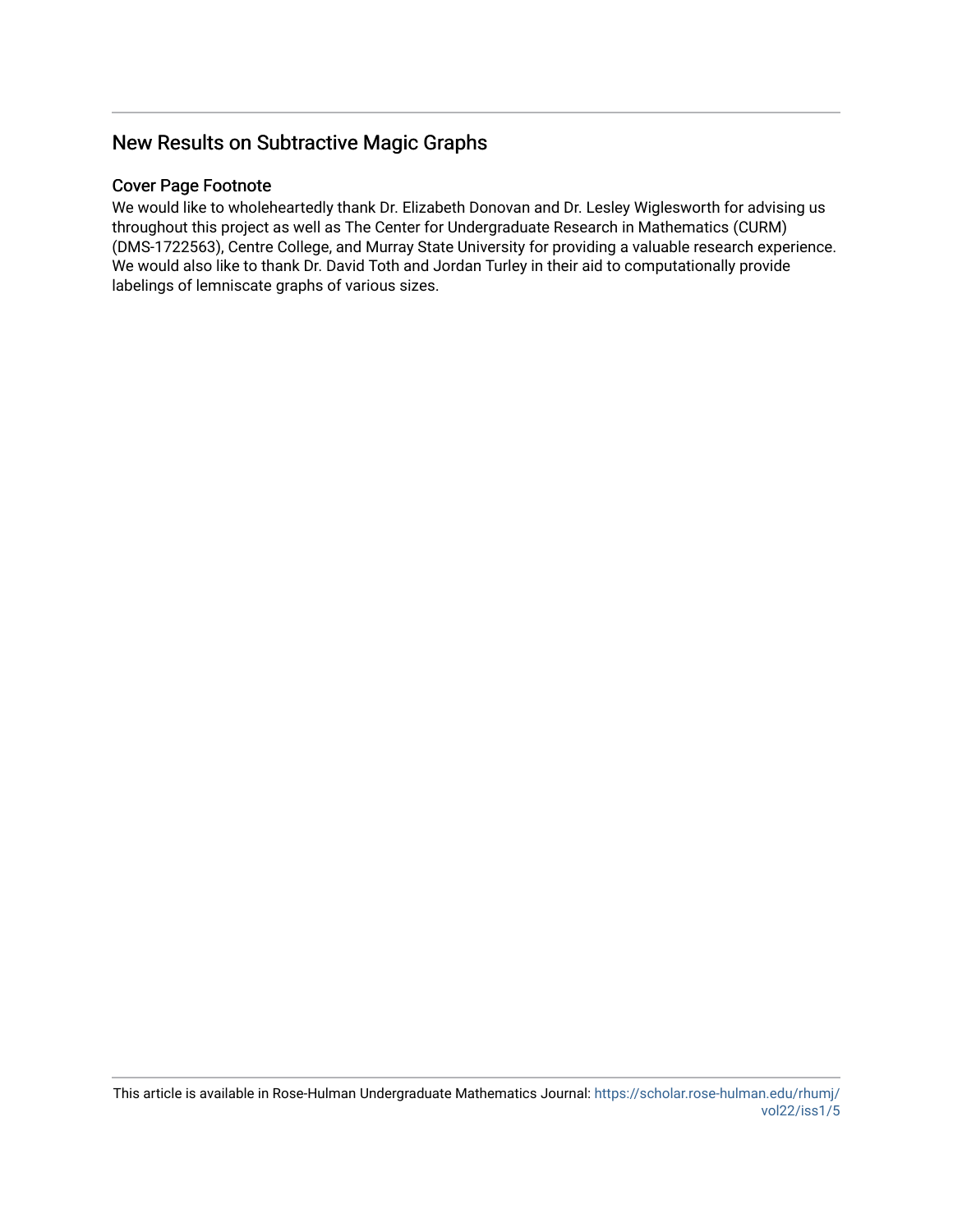VOLUME 22, ISSUE 1, 2021

# **New Results on Subtractive Magic Graphs**

By *Aaron Davis*, *Matthew Ko*, and *Jason Pinto*

**Abstract.** For any edge *x y* in a directed graph, the subtractive edge-weight is the sum of the label of *x y* and the label of *y* minus the label of *x*. Similarly, for any vertex *z* in a directed graph, the subtractive vertex-weight of *z* is the sum of the label of *z* and all edges directed into *z* and all the labels of edges that are directed away from *z*. A subtractive magic graph has every subtractive edge and vertex weight equal to some constant *k*. In this paper, we will discuss variations of subtractive magic labelings on directed graphs.

# **1 Introduction**

The concept of magic labelings originated from magic squares which have been studied since the 13*th* century in the Yuan dynasty of China. *Magic labelings* are bijections from the integers to the vertices of a graph such that each vertex has the same magic constant. Barone [\[1\]](#page-20-0) explored the application of magic labelings to directed graphs.

**Definition 1.1.** A directed graph is a graph such that every edge has a direction, always towards one vertex and away from a different vertex. If an edge is directed from vertex *x* to vertex *y*, we call *x* the tail, *y* the head, and denote the edge as *x y*.

Subtractive magic labelings are specialized versions of *total labelings*, which, for a graph G, we can define as a bijection from the set  $\{1, 2, ..., v + e\}$  to  $V(G) \cup E(G)$ , where *v* is the number of vertices and *e* is the number of edges. Furthermore, a *total labeling* is *strong* if the vertices of G are labeled using only the labels {1,2,..., *v*}. For a total labeling, λ, Barone [\[1\]](#page-20-0) defines the *subtractive vertex-weight* of vertex *x*, *w t*−(*x*), to be λ(*x*)+ P λ(*y x*)− P λ(*x y*) for all edges adjacent to *x*, and the *subtractive edge-weight* of edge *xy*,  $wt^{-}(xy)$ , to be  $\lambda(xy) + \lambda(y) - \lambda(x)$ . Figure [1](#page-3-0) is an example of the subtractive vertex-weight of a vertex *x*.

From this, a *subtractive vertex-magic* labeling occurs when the subtractive vertexweights of all vertices are equal, and a *subtractive edge-magic* labeling occurs when the subtractive edge-weights of all edges are equal. The following two definitions are from [\[1\]](#page-20-0).

*Mathematics Subject Classification.* 05C20 *Keywords.* directed graph, magic labelings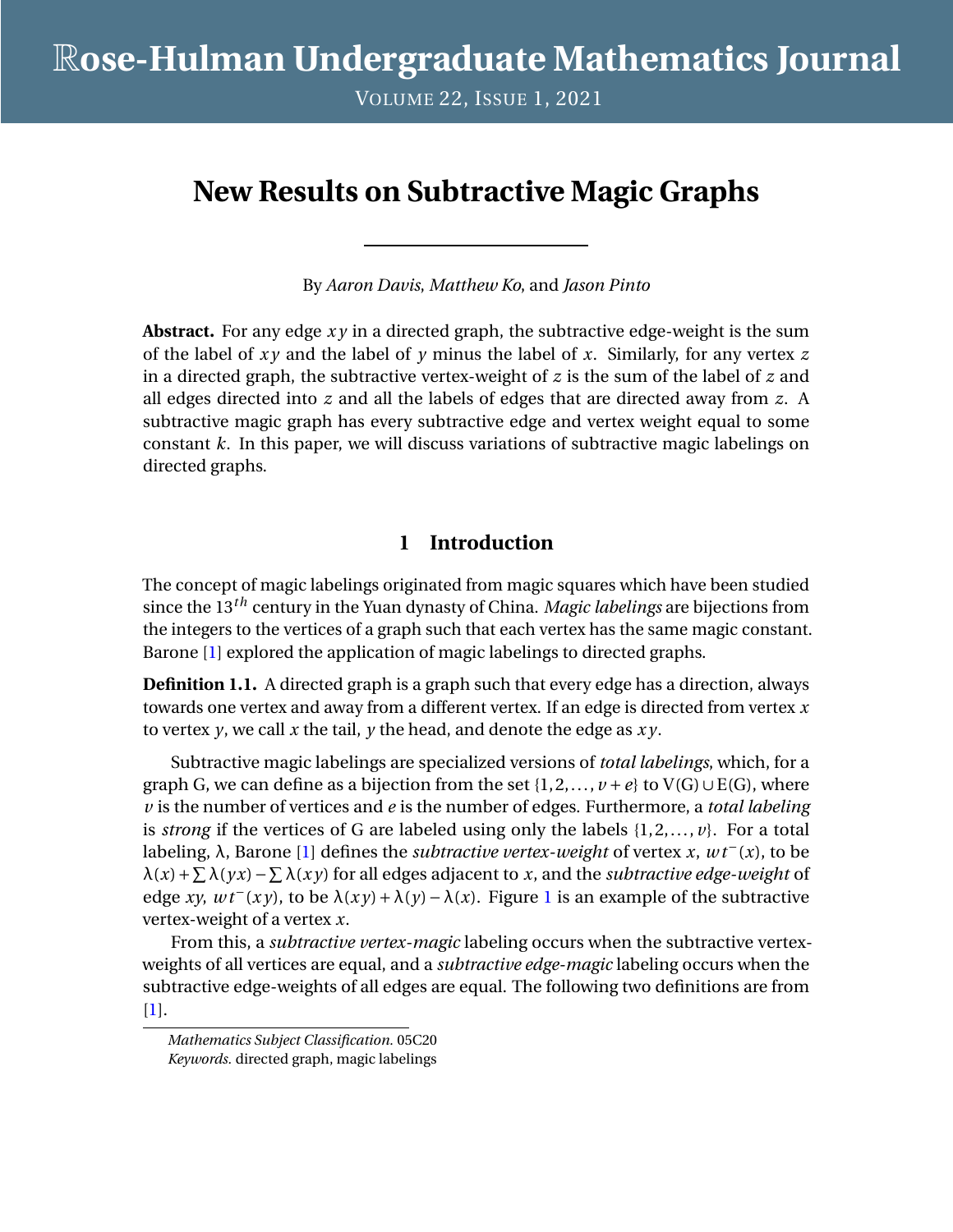$$
\overset{4}{\longrightarrow}\overset{2}{\underset{x}{\longrightarrow}}\overset{5}{\longrightarrow}
$$

<span id="page-3-0"></span>Figure 1: Subtractive Vertex-Weight,  $wt(x) = 2 + 4 - 5 = 1$ .

**Definition 1.2.** A total labeling of graph G has a subtractive vertex-magic labeling (SVML) if the vertex-weight,  $wt^-(x) = \lambda(x) + \sum \lambda(yx) - \sum \lambda(xy)$ , is equal to some integer *k* for all  $x \in V(G)$ . A graph is subtractive vertex-magic if it has a subtractive vertex-magic labeling.

**Definition 1.3.** A total labeling of graph G is subtractive edge-magic if the edge-weight,  $wt^-(xy) = \lambda(xy) + \lambda(y) - \lambda(x)$ , is equal to some integer *k* for all  $xy \in E(G)$ .

<span id="page-3-1"></span>Subtractive magic labelings are specialized versions of *total labelings*, which, for a graph G, we can define as a bijection from the set  $\{1, 2, ..., v + e\}$  to  $V(G) \cup E(G)$ . Furthermore, a *total labeling* is *strong* if the vertices of G are labeled using only the labels  $\{1, 2, \ldots, \nu\}$  $\{1, 2, \ldots, \nu\}$  $\{1, 2, \ldots, \nu\}$ . Figure 2 illustrates a strong magic labeling of a graph.



Figure 2: Strong total labeling of a graph with  $\nu = 5$  and  $k = 3$ .

In this paper, we first consider subtractive vertex-magic graphs and strong subtractive vertex-magic graphs. In Section 3, we introduce subtractive vertex-antimagic graphs and show that all caterpillars can be oriented to permit a subtractive vertex-antimagic labeling. In Section 4, we introduce lemniscate graphs and provide results on the subtractive vertex-antimagic labelings of these graphs. We discuss subtractive edge-magic labelings in Section 5. Here, we show how to construct an infinite number of trees that are subtractive-edge magic, and furthermore, that when considering connected graphs, only trees may be strong subtractive edge-magic. Finally, we discuss in- and out-magic labelings. In-magic and out-magic graph labelings are another variant of magic labelings on directed graphs that calculate vertex or edge-weight by summing over edges coming into or out of each vertex. We explore an open question from Marr and Wallis that consider which orientations of trees permit in-magic labelings [\[2\]](#page-20-1). This question still remains elusive, as we show classes of directed trees that permit such labeling, but still seek for a broader generalization of the relationship between the two.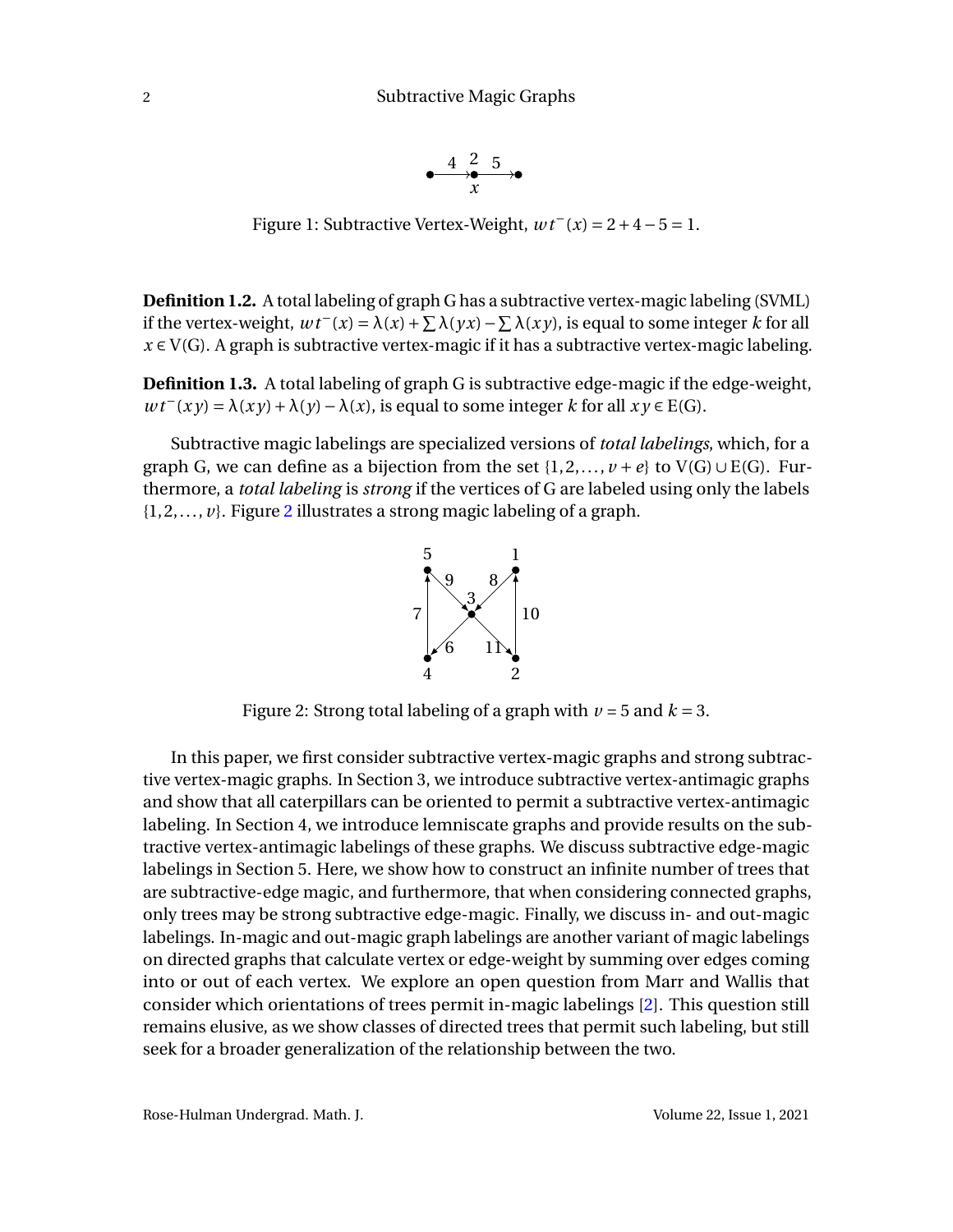#### **2 Subtractive Vertex-Magic Graphs**

To begin our exploration of subtractive vertex-magic graphs, we illustrate a relationship between the sum of the vertex labels, the number of vertices, and the magic constant.

<span id="page-4-0"></span>**Theorem 2.1.** *The vertex labels of a subtractive vertex-magic graph* G *sum to vk, where k is the magic constant and v is the number of vertices in* G*.*

*Proof.* Let G be a subtractive vertex-magic graph with magic constant *k*. Because the subtractive vertex-weight of each vertex is equal to *k*, the sum of the vertex-weights of all of the vertices of G is:

$$
\sum_{x \in V(G)} wt^{-}(x) = \sum_{x \in V(G)} \left[ \lambda(x) + \sum_{ix \in E(G)} \lambda(ix) - \sum_{xj \in E(G)} \lambda(xj) \right].
$$

Every edge label in G is added once and subtracted once in the summation above, therefore,

$$
\sum_{x \in V(G)} \left[ \lambda(x) + \sum_{i x \in E(G)} \lambda(ix) - \sum_{xj \in E(G)} \lambda(xj) \right] = \sum_{x \in V(G)} \lambda(x) = \nu k.
$$

Therefore the sum of all of the vertex labels is equal to *vk*.

Because this result tells us the value of the magic constant, *k*, we can use this idea to determine bounds on *k* if we know the vertex labels of G.

<span id="page-4-1"></span>**Corollary 2.1.** The magic constant, *k*, for a graph G with a subtractive vertex-magic labeling is bounded such that

$$
\frac{\nu+1}{2} \le k \le \frac{\nu+2e+1}{2}.
$$

*Proof.* To determine a lower bound on *k*, we consider the set consisting of the smallest possible values that can be assigned to the vertices. Thus  $S = \{1, 2, ..., v\}$ , and by Theorem [2.1,](#page-4-0)

$$
\nu k = \sum_{x \in V(G)} \lambda(x)
$$

$$
\geq \sum_{i=1}^{\nu} i
$$

$$
= \frac{\nu(\nu+1)}{2}.
$$

That is,  $k \geq \frac{\nu+1}{2}$  $\frac{+1}{2}$ .

Let  $T = \{e+1, e+2,..., e+v\}$  be the set of size *v* containing the largest possible assignable vertex labels for V(G). By Theorem [2.1,](#page-4-0)

Rose-Hulman Undergrad. Math. J. Volume 22, Issue 1, 2021

 $\Box$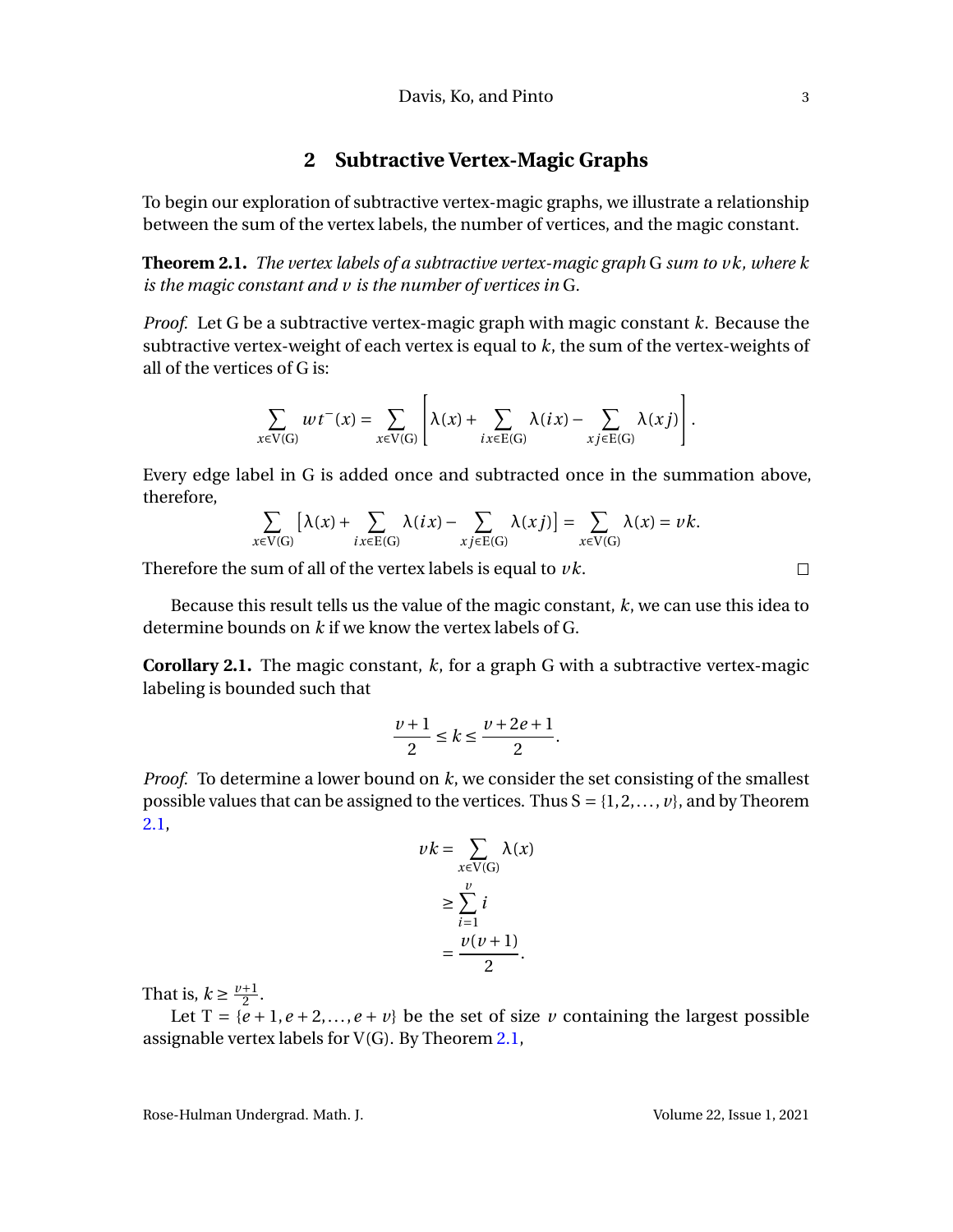$$
vk = \sum_{x \in V(G)} \lambda(x)
$$
  

$$
vk \le \sum_{i=e+1}^{e+v} i
$$
  

$$
= \sum_{j=1}^{v} j + e
$$
  

$$
= \frac{v(v+1)}{2} + ev
$$
  

$$
= \frac{v^2 + v + 2ev}{2}.
$$

Thus,  $k \leq \frac{\nu+2e+1}{2}$  $\frac{2e+1}{2}$ .

Therefore the magic constant, *k*, for a subtractive vertex-magic graph is bounded above by  $\frac{\nu+2e+1}{2}$ , and  $\frac{\nu+1}{2} \le k \le \frac{\nu+2e+1}{2}$  $\frac{2e+1}{2}$ .  $\Box$ 

Because the vertex labels of strong subtractive vertex-magic graphs must be from  $\{1, 2, 3, \ldots, \nu\}$ , we obtain the following corollary.

<span id="page-5-2"></span>**Corollary 2.2.** For every *strong* subtractive vertex-magic graph , the magic constant  $k = \frac{\nu + 1}{2}$  $\frac{+1}{2}$ .

Also, in a subtractive vertex-magic graph, *k* must be the label on either a vertex or an edge, as *k* cannot be larger than  $v + e$ .

<span id="page-5-0"></span>**Corollary 2.3.** The magic constant *k* must appear as a label in a subtractive vertex-magic graph.

*Proof.* By Corollary [2.1,](#page-4-1) *k* is bounded such that  $\frac{v+1}{2} \le k \le \frac{v+2e+1}{2}$  $\frac{2e+1}{2}$ . Since  $v \ge 1$ ,  $\frac{v+1}{2} \ge 1$ , and  $2v \ge v + 1$ . Thus  $v + e \ge \frac{v + 2e + 1}{2}$  $\frac{2e+1}{2}$ . It follows that  $1 \leq \frac{v+1}{2}$  $\frac{+1}{2} \leq k \leq \frac{\nu+2e+1}{2}$  $\frac{2e+1}{2} \le v + e$ , and  $k \in \{1, 2, \ldots, \nu + e\}$ . Therefore, *k* must appear as a label on a subtractive vertex-magic graph.  $\Box$ 

Theorem [2.1](#page-4-0) and its corollaries are helpful in seeking to understand the construction of an SVML. We first show that graphs with small degrees cannot be subtractive vertexmagic.

<span id="page-5-1"></span>**Theorem 2.2.** *For any graph* G,  $if \Delta(G) \leq 2$  *and*  $\delta(G) = 1$ , G *is not subtractive vertex-magic.* 

*Proof.* Assume for contradiction G is a subtractive vertex-magic graph with  $\Delta(G) \leq 2$  and  $\delta(G) = 1$  and magic constant *k*. From Corollary [2.3,](#page-5-0) *k* must appear as a label for a vertex *x* or directed edge *e*.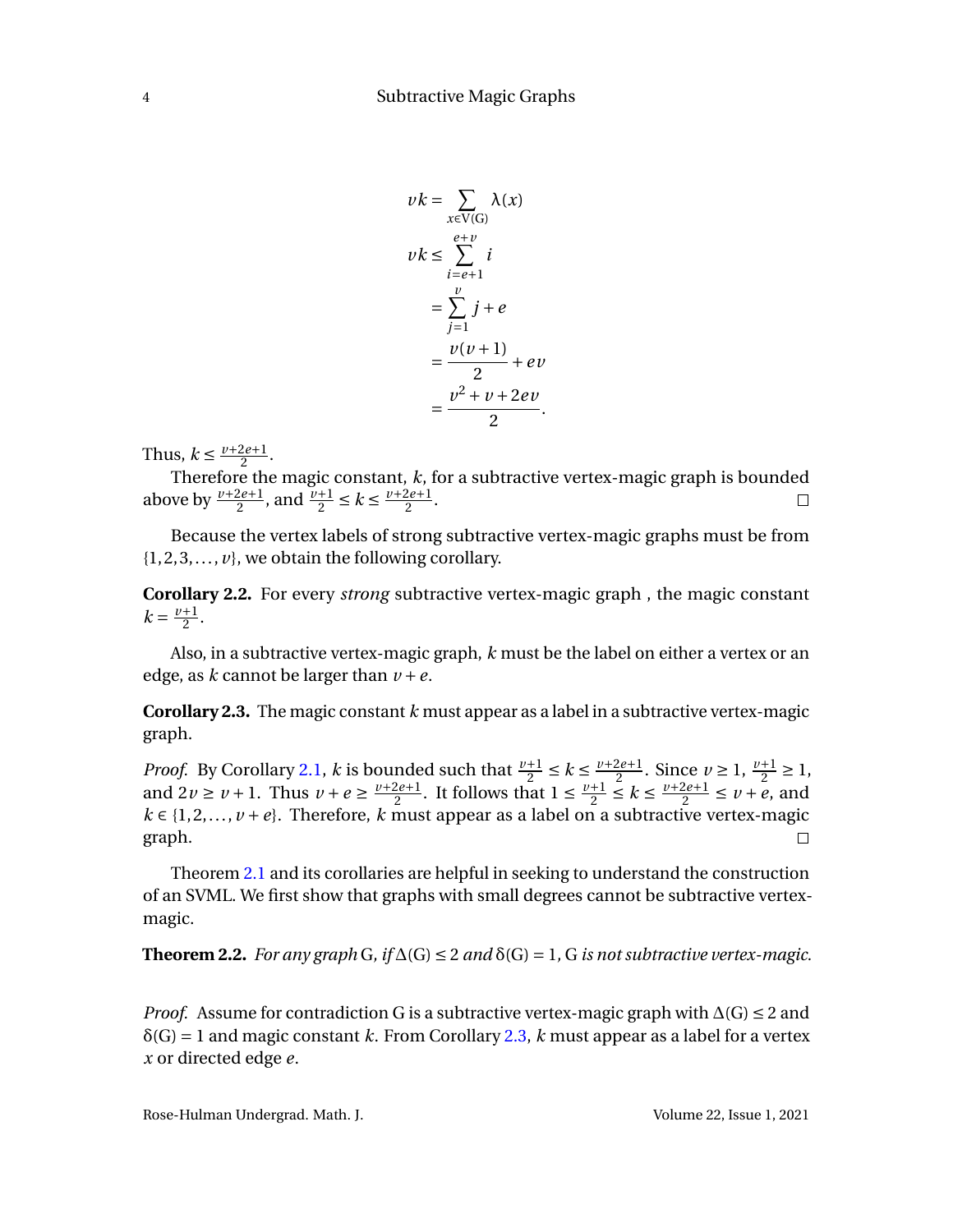First, observe that if  $\lambda(x) = k$ , then  $wt^-(x)$  cannot equal k. Since x only has at most two incident edges and the labels in a subtractive vertex-magic graph must be positive and unique.

Similarly,  $\lambda(e) \neq k$ . Suppose *e* is directed out of a vertex *y* and towards a vertex *z*. Then, if  $\lambda(e) = k$ ,  $wt^{-}(z) = \lambda(z) + k$  if deg(*z*) = 1, or if deg(*z*) = 2,  $wt^{-}(z) = \lambda(z) + k \pm \lambda(e')$ , where *e'* is the other edge incident to *z*. In either case,  $wt$ <sup>−</sup>(*z*) ≠ *k* because the labels in a subtractive vertex-magic graph must be positive and unique.

Therefore *k* cannot be a label for any directed edge or vertex in G. Therefore any graph with  $1 \leq \Delta(G) \leq 2$  cannot be subtractive vertex-magic.

<span id="page-6-0"></span>

(a) A dipath. (b) A directed cycle.

Figure 3: Two classes of directed graphs with  $\delta(G) = 1$  and  $\Delta(G) \leq 2$ .

Because all vertices of both dipaths (see Figure [3a\)](#page-6-0) and dicycles (Figure [3b\)](#page-6-0) have a maximum degree of 2, the following corollary follows directly from Theorem [2.2.](#page-5-1)

**Corollary 2.4.** There does not exist a subtractive vertex-magic labeling of a dipath or a directed cycle.

The following results lead to other families of graphs which do not permit a subtractive vertex-magic labeling.

<span id="page-6-1"></span>**Theorem 2.3.** *If* G *is graph with v vertices and e edges that contains a vertex x with deg*<sup> $-$ </sup>(*x*) = *v* − 1 *and e* <  $\frac{v^2-1}{2}$  $\frac{1}{2}$ , then G is not subtractive vertex-magic.

*Proof.* Assume for contradiction that G is subtractive vertex-magic and  $e < \frac{v^2-1}{2}$  $\frac{1}{2}$ . The minimal possible subtractive vertex-weight of *x* is,

$$
wt^{-}(x) = \sum_{i=1}^{v} i
$$

$$
= \frac{v(v+1)}{2}.
$$

Rose-Hulman Undergrad. Math. J. Volume 22, Issue 1, 2021

 $\Box$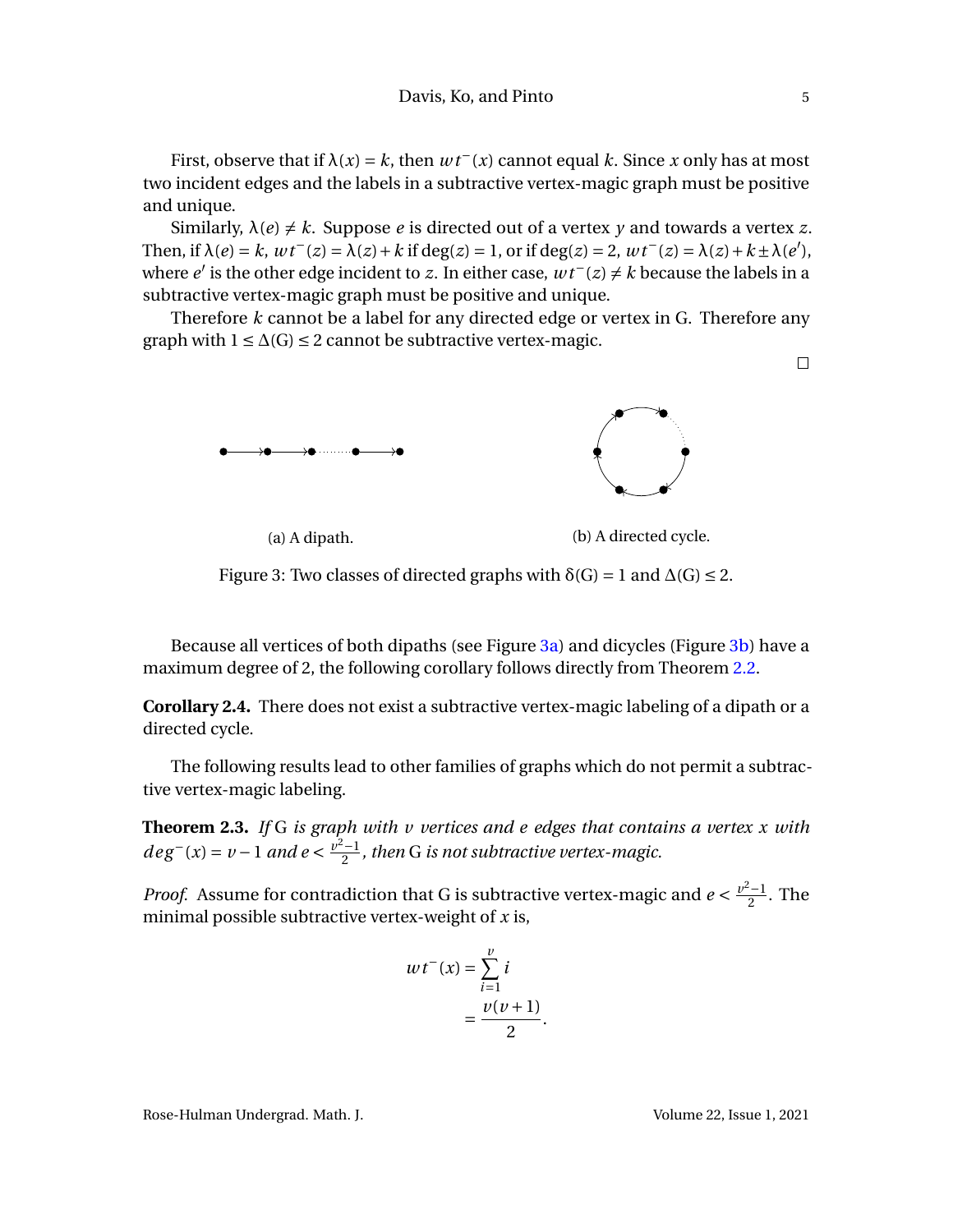Corollary [2.1](#page-4-1) states that the magic constant *k* for a subtractive vertex-magic graph has an upper bound  $\frac{\nu+2e+1}{2}$ . Therefore the subtractive vertex-weight of *x*,

$$
wt^{-}(x) \le \frac{v+2e+1}{2}
$$

$$
\frac{v(v+1)}{2} \le \frac{v+2e+1}{2}
$$

$$
v^{2}-1 \le 2e
$$

$$
\frac{v^{2}-1}{2} \le e.
$$

Therefore  $e \geq \frac{v^2 - 1}{2}$  $\frac{z-1}{2}$  for a subtractive vertex-magic graph G that contains a vertex *x* with  $deg^{-}(x) = v - 1$ , contradicting our original assumption.

<span id="page-7-0"></span>**Theorem 2.4.** *If* G *is a graph with v vertices and e edges that contains a vertex x with deg*<sup>+</sup>(*x*) = *v* − 1 *and e* <  $\frac{(v-1)^2}{2}$  $\frac{(-1)}{2}$ , then G is not subtractive vertex-magic.

*Proof.* Assume for contradiction that G is subtractive vertex-magic and  $e < \frac{(v-1)^2}{2}$  $\frac{-1}{2}$ . The maximum possible subtractive vertex-weight of *x* is,

$$
wt^{-}(x) = v + e - \sum_{i=1}^{v-1} i = v + e - \frac{v(v-1)}{2}.
$$

Corollary [2.1](#page-4-1) states that the magic constant *k* for a subtractive vertex-magic graph has a lower bound  $\frac{\nu+1}{2}$ . Therefore the subtractive vertex-weight of *x*,

$$
wt^{-}(x) \ge \frac{\nu+1}{2}
$$

$$
\nu + e - \frac{\nu(\nu-1)}{2} \ge \frac{\nu+1}{2}
$$

$$
e \ge \frac{\nu^{2}+1}{2} - \nu
$$

$$
= \frac{(\nu-1)^{2}}{2}.
$$

Therefore *e*  $\geq \frac{(v-1)^2}{2}$  $\frac{(-1)^2}{2}$  for a subtractive vertex-magic graph G that contains a vertex *x* with  $deg^+(x) = v - 1$ , contradicting our original assumption.

It follows from Theorems [2.3](#page-6-1) and [2.4](#page-7-0) that out-wheels, inward stars and outward stars, all shown in Figure [4,](#page-8-0) cannot be subtractive vertex magic.

**Corollary 2.5.** There does not exist a subtractive vertex-magic out-wheel, inward star, or outward star graph.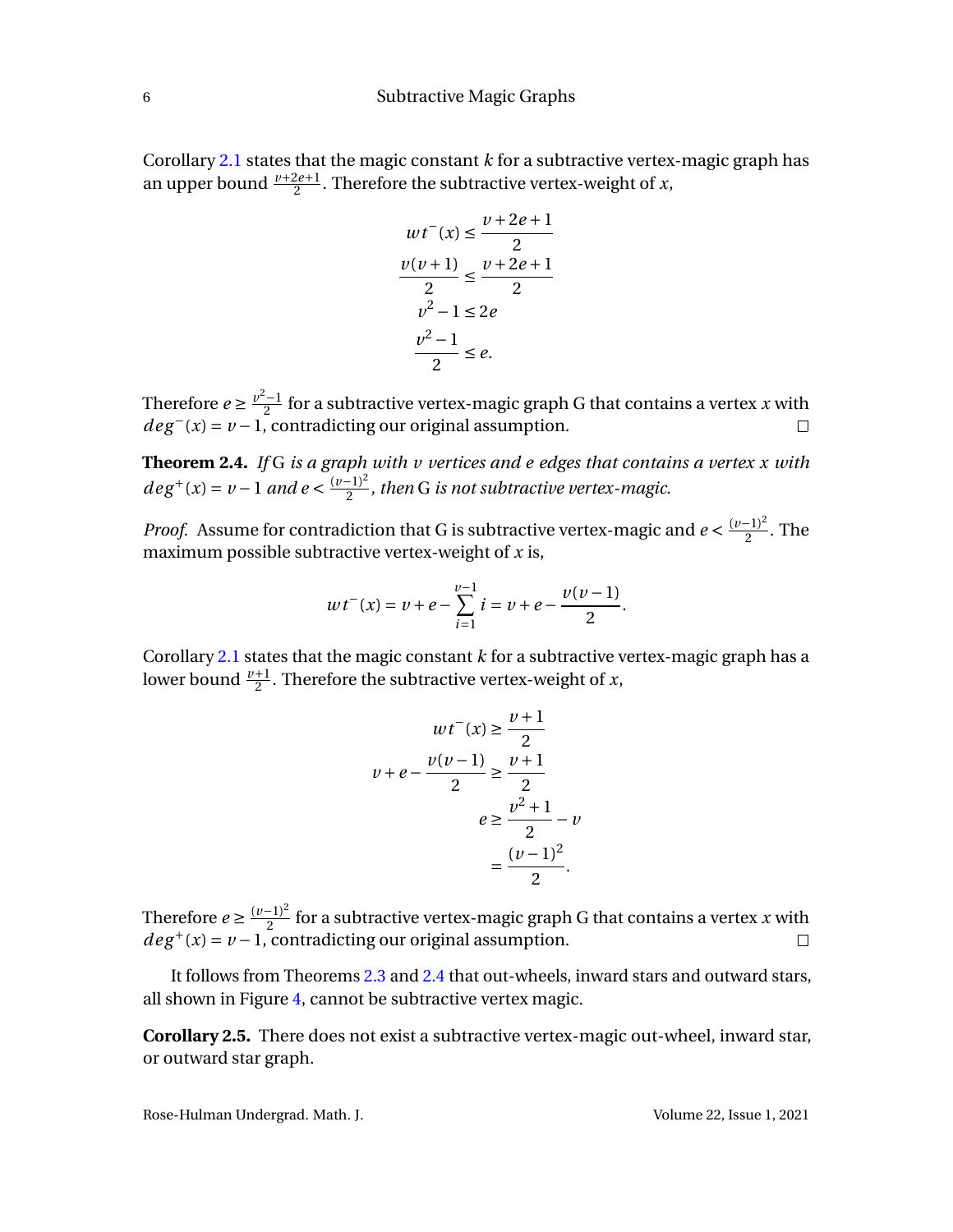Davis, Ko, and Pinto 7

<span id="page-8-0"></span>

Figure 4: Examples of digraphs on five vertices that cannot have a SVML.

A di-sun graph is a class of graph that permits a subtractive vertex-magic labeling. We present a generalized labeling for a directed di-sun graph.

**Definition 2.1.** A di-sun graph is a directed cycle where every vertex in the cycle is adjacent to a pendant vertex. The di-sun is an outward di-sun graph if every edge not in the cycle is directed away from the vertices in the cycle.

An example of an outward di-sun is shown in Figure [5.](#page-8-1)

<span id="page-8-1"></span>**Theorem 2.5.** *All outward di-sun graphs permit a subtractive vertex-magic labeling.*



Figure 5: Subtractive vertex-magic outward di-sun graph with  $\nu = 14$  and  $k = 15$ 

*Proof.* We will first provide the labeling, then show that the labeling is subtractive vertexmagic.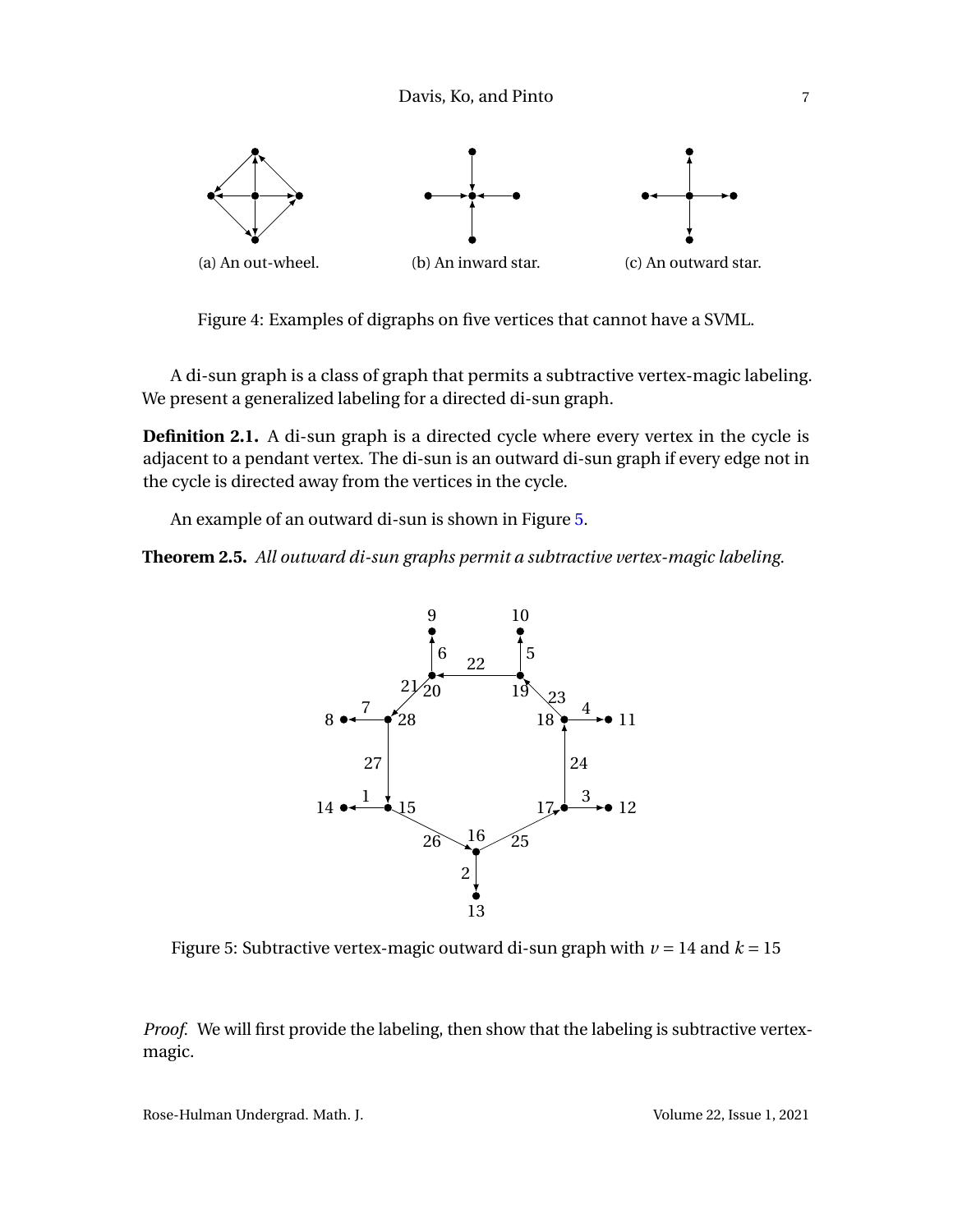Orient the outward di-sun so that the di-cycle is directed counterclockwise. Choose a pendant vertex and label it  $\nu$ , and label the incident edge 1. Continue labeling counterclockwise around the pendant vertices and incident edge pairs, decrementing the vertex labels by one and incriminating the edge labels by one at each step. Thus, the pendant vertices are labeled with  $\{v - \left(\frac{v}{2}\right)\}$ *<u>v</u>* − 1),..., *v* − 1, *v*} and edges are labeled with {1,2,...,  $\frac{y}{2}$  $\frac{v}{2}$ . Next, label the vertex adjacent the pendant vertex with label  $v$ , and label this vertex *v* + 1. Label the edge directed into this vertex  $2v - 1$ . Continue labeling counterclockwise around the cycle, incrementing the vertex labels by one and decrementing the edge labels by 1 with the exception that the vertex at the tail of the edge with label 2*v* −1 is given the label 2*v*. Hence, the cycle vertex are labeled with  $\{v+1, v+2,..., v+\frac{\nu}{2}\}$  $\frac{\nu}{2}$  – 1}∪{2*v*} and the cycle edges are labeled with  $\{2v - \frac{v}{2}\}$  $\frac{v}{2}$ ,...,,2*v* − 2,2*v* − 1}. We claim that the magic number *k* of this labeling is  $\nu + 1$ .

In order to prove that we have a subtractive vertex-magic labeling, it is necessary to prove that this labeling is both a bijection and that every vertex-weight is the same. To be subtractive vertex-magic, the labeling must use every integer from the set  $\{1,2,3,...,e+v\}$ exactly once. From our labeling we know our labeling consists of the union of four sets, that is,  $\{1, 2, ..., \frac{y}{2}\}$  $\frac{v}{2}$ } ∪ {*v* − ( $\frac{v}{2}$  $\frac{v}{2} - 1$ ,...,  $v - 1$ ,  $v \} \cup \{ \{ v + 1, v + 2, \ldots, v + \frac{v}{2} \}$  $\frac{v}{2}$  – 1} ∪ {2*v*}} ∪ {2*v* – *v*  $\frac{\nu}{2}, \ldots, 2\nu - 2, 2\nu - 1$ . This simplifies to  $\{1, 2, 3, \ldots, 2\nu\}$  with no overlap. Since  $e = \nu$  for all di-suns, this is also  $\{1, 2, 3, \ldots, e + v\}$ , making this labeling bijective.

Next, we will show that every vertex-weight is identical. First, consider the pendant vertices. Given this labeling, the vertex-weight of each pendant vertex takes the form of  $wt^{-}(x) = (v - n) + (n + 1) = v + 1$  where  $n \in \{0, 1, 2, ..., \frac{v}{2}\}$  $\frac{v}{2}$  – 1}. Therefore every pendant vertex has the same vertex-weight. Now consider the vertices on the dicycle with the exception of the vertex labeled 2*v*. Each vertex *x* on the dicycle has weight *w t*−(*x*) =  $(2\nu - n) + (\nu + n) - (n) - (2\nu - (n+1))$ , where *n* is from the set {1,2,...,  $\frac{\nu}{2}$  $\frac{v}{2}$  – 1}. This simplifies to *w t*−(*x*) = *v* +1, our magic number. Finally, we will consider the vertex labeled 2*v*. We simply compute the weight which is  $(2v - \frac{v}{2})$  $(\frac{v}{2}) + (2v) - (\frac{v}{2})$  $\frac{v}{2}$ ) – (2*v* – 1) = *v* + 1. Therefore, every vertex-weight is equal to  $\nu + 1$ .

We have shown that the labeling is a bijection from the set  $\{1, 2, 3, \ldots, e + v\}$  and that every vertex-weight is equal to  $v + 1$ . Therefore, this labeling is subtractive vertexmagic.  $\Box$ 

Not all families of graphs that are subtractive vertex-magic can permit a strong subtractive vertex-magic labeling, such as the di-sun and dipath.

**Theorem 2.6.** *There does not exist a strong subtractive vertex-magic graph with a vertex of degree 1.*

*Proof.* Let us assume there exists a strong subtractive vertex-magic graph with a vertex *x* that has degree 1, where edge *d* is directed toward or away from *x*. Recall from Corollary [2.2](#page-5-2) that  $k = \frac{(v+1)}{2}$  $\frac{+11}{2}$  in a strong subtractive vertex-magic graph. Because this is a strong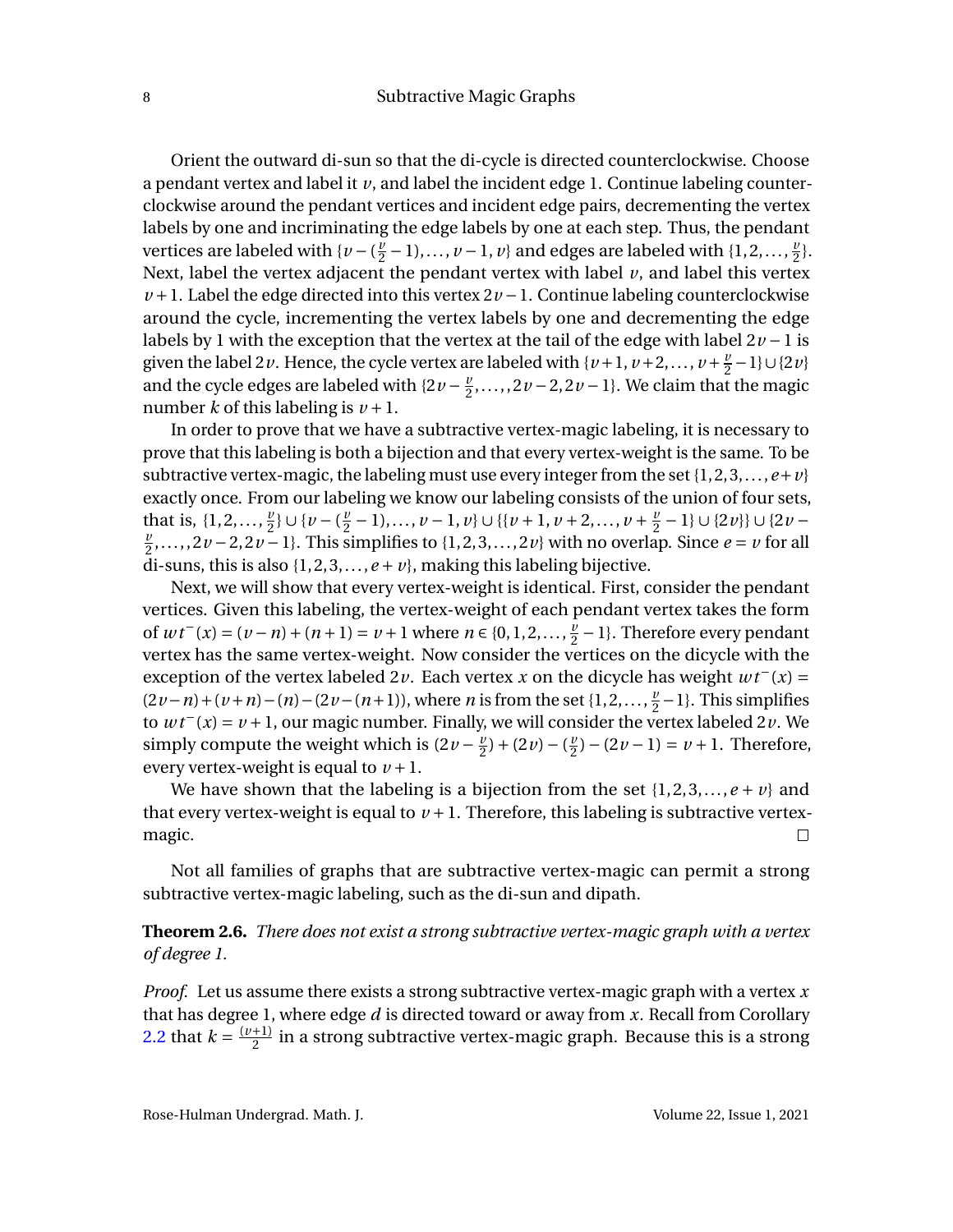graph, the maximum possible value of  $\lambda(x)$  is *v*, and the minimum possible value of  $\lambda(d)$ is  $\nu + 1$ . This brings us to two possible cases.

**Case 1:** Assume *x* has an in-degree of 1. The subtractive vertex-weight of *x* is  $\lambda(x)$  +  $\lambda(d) = k$ . By our restrictions on labels in strong graphs, the minimum possible vertex label is 1, while the minimum possible edge label is  $\nu + 1$ . Therefore, the minimum possible value of *k* is  $1 + (v + 1) = v + 2$ . Since  $v + 2 > \frac{(v+1)}{2}$  $\frac{+11}{2}$  for all positive *v*, we arrived at a contradiction with Corollary [2.2.](#page-5-2)

**Case 2:** Assume *x* has an out-degree of 1. The subtractive vertex-weight of this *x* is  $\lambda(x) - \lambda(d) = k$ . The maximum value of this weight is *v* − (*v* + 1) = −1. Since −1 <  $\frac{(v+1)}{2}$ 2 for all positive v, we again arrive at a contradiction.

Hence, there does not exist a strong subtractive vertex-magic graph with a vertex of degree 1.  $\Box$ 

At this point, multiple classes of graphs have been considered under the subtractive vertex-magic definition. This includes general properties of a subtractive vertex-magic graph and classes of graphs that do not permit SVMLs.

### **3 Subtractive Vertex-Antimagic Graphs**

Next, we consider *subtractive vertex-antimagic graphs*. These graphs differ from subtractive vertex-magic graphs because the subtractive vertex-weight is unique for all vertices in a graph.

**Definition 3.1.** A graph G has a subtractive vertex-antimagic labeling (SVAL) if the subtractive vertex weights of each vertex in G is unique. If G has a SVAL, we say G is a subtractive vertex antimagic graph. Moreover, if the SVAL has vertex labels from among  $\{1, 2, \ldots, \nu\}$ , then this is a strong subtractive vertex antimagic labeling, SSVAL, and G is a strong subtractive vertex-antimagic graph.

The following theorem and proof introduce a method to orient any subtractive vertex-magic graph into a subtractive vertex-antimagic graph.

**Theorem 3.1.** *Every subtractive vertex-magic graph can be oriented to permit a subtractive vertex-antimagic graph.*

*Proof.* Let  $\lambda$  be a subtractive vertex-magic labeling of graph G. Recall the subtractive vertex-weight of each vertex is defined by the equation

$$
wt^{-}(x) = \lambda(x) - \sum \lambda(yx) + \sum \lambda(xz) = k.
$$

Consider reversing the direction of every edge in G, resulting in a new graph, G'. Before every vertex-weight was equal to  $k$ . Let us temporarily call the new weight  $k'$ . For a vertex  $x$  in  $G'$  we have

$$
wt^{-}(x) = \lambda(x) + \sum \lambda(yx) - \sum \lambda(xz) = k'.
$$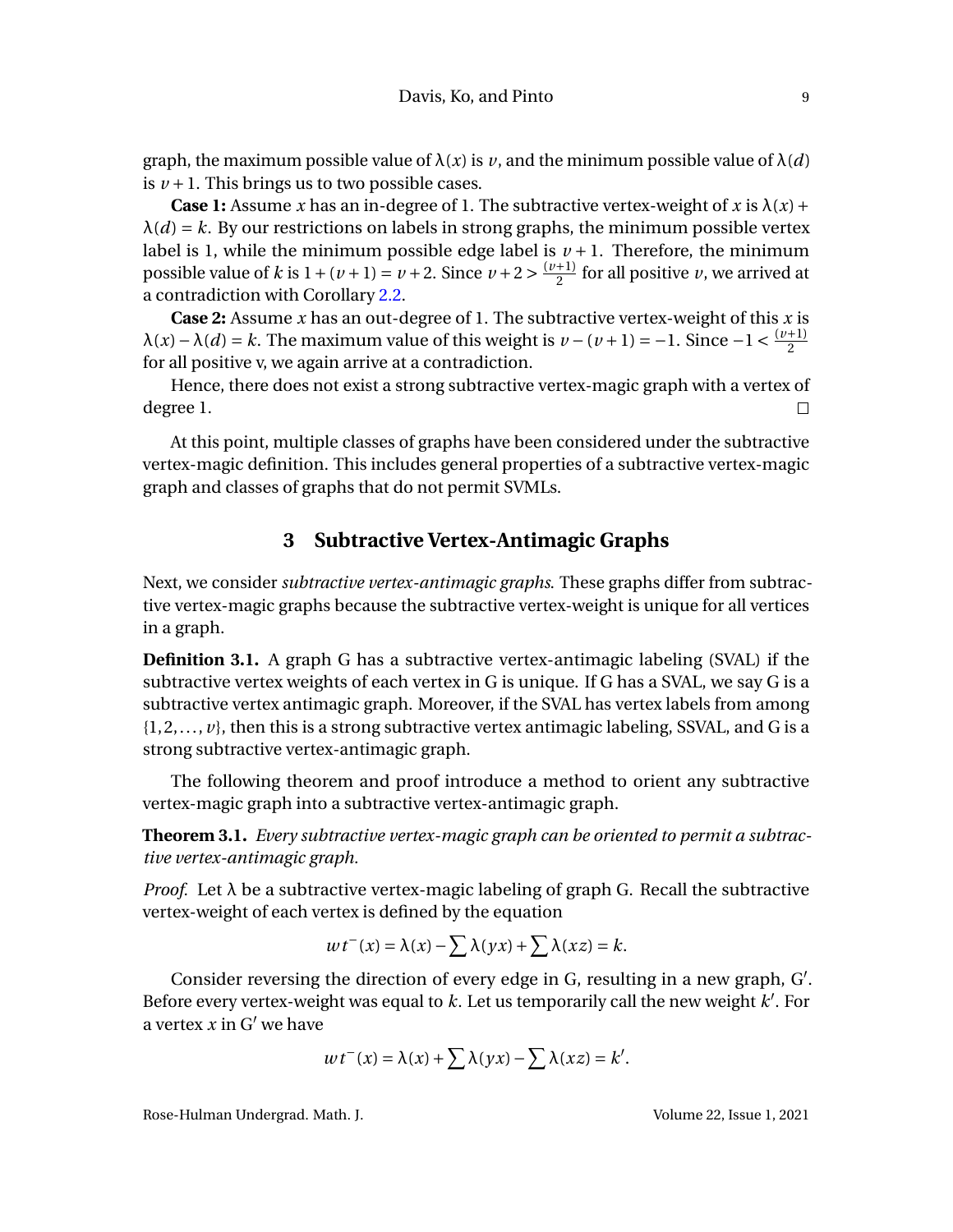Observe,

$$
\lambda(x) = k' - \sum \lambda(yx) + \sum \lambda(xz)
$$

$$
2\lambda(x) = k' + \lambda(x) - \sum \lambda(yx) + \sum \lambda(xz)
$$

$$
2\lambda(x) = k' + k
$$

$$
k' = 2\lambda(x) - k.
$$

Because each vertex label in  $\lambda$  is unique, the value of  $k'$  is unique for each vertex. Therefore G' is subtractive vertex-antimagic.  $\Box$ 

The following theorem focuses on a specific class of trees called a caterpillar, where all leaves are 1 edge length away from a central path called the spine. We provide a labeling that permits any caterpillar to be subtractive vertex-antimagic.

**Theorem 3.2.** *All caterpillar graphs can be oriented to permit a subtractive vertex-antimagic labeling.*

*Proof.* Let C be a caterpillar with *v* vertices and *e* edges. Let path P include the spine and leaves adjacent to the spine's end vertices, so that P has 2 vertices of degree 1 and *n* vertices. Orient all edges of P in the same direction. Locate the vertex on P with a single edge directed away from it. Label this vertex with 2*n* −1. Label the adjacent vertex on the path with 2*n* −2. Continue labeling consecutively down P, decreasing the label by 1 for each unlabeled vertex. Label the edge *xy*, such that  $\lambda(x) = 2n - 1$ , with 1. Continue labeling the edges consecutively down the path, increasing each label by 1 more than the previous edge. The path is labeled from  $\{1, 2, \ldots, 2n - 1\}$ .

Let the leaves of a caterpillar graph be the vertices adjacent P. Begin by orienting the edges adjacent to the leaves away from P. Let *l* be the number of unlabeled leaves, where *l* = *v* − *n*. Let *j* be the vertex along P with the highest degree that is adjacent to unlabeled leaves. If there is more than one, let *j* be the one with the smallest label. For all unlabeled leaves adjacent to *j*, label the first arbitrary leaf (2*v* −1)−*l* and the next (2*v* −1)−*l* −1 and so on, decreasing each label by 1 until all adjacent leaves are labeled. Repeat this process with the next vertex adjacent to unlabeled leaves that has the highest degree and smallest label. The leaves adjacent to P are now labeled from  $\{2n,2n+1,\ldots,(2\nu-1)-l\}$ .

Let *zq* be an unlabeled edge such that λ(*q*) ∈ {2*n*,2*n* +1,...,(2*v* −1)−*l*}. Label this edge with  $\lambda(q) + l$ . Repeat this process for all unlabeled edges until all labels from  ${2n+l, 2n+l+1,..., 2\nu-1}$  are used.

The edge with the largest label is directed toward the leaf with the largest label. The edge with the second largest label is directed toward the leaf with the second largest label, and so on. Each leaf only has at most one edge directed towards it, so these vertices have the highest subtractive vertex-weights. The subtractive vertex-weights of all leaves adjacent to P are also unique given the properties of this labeling.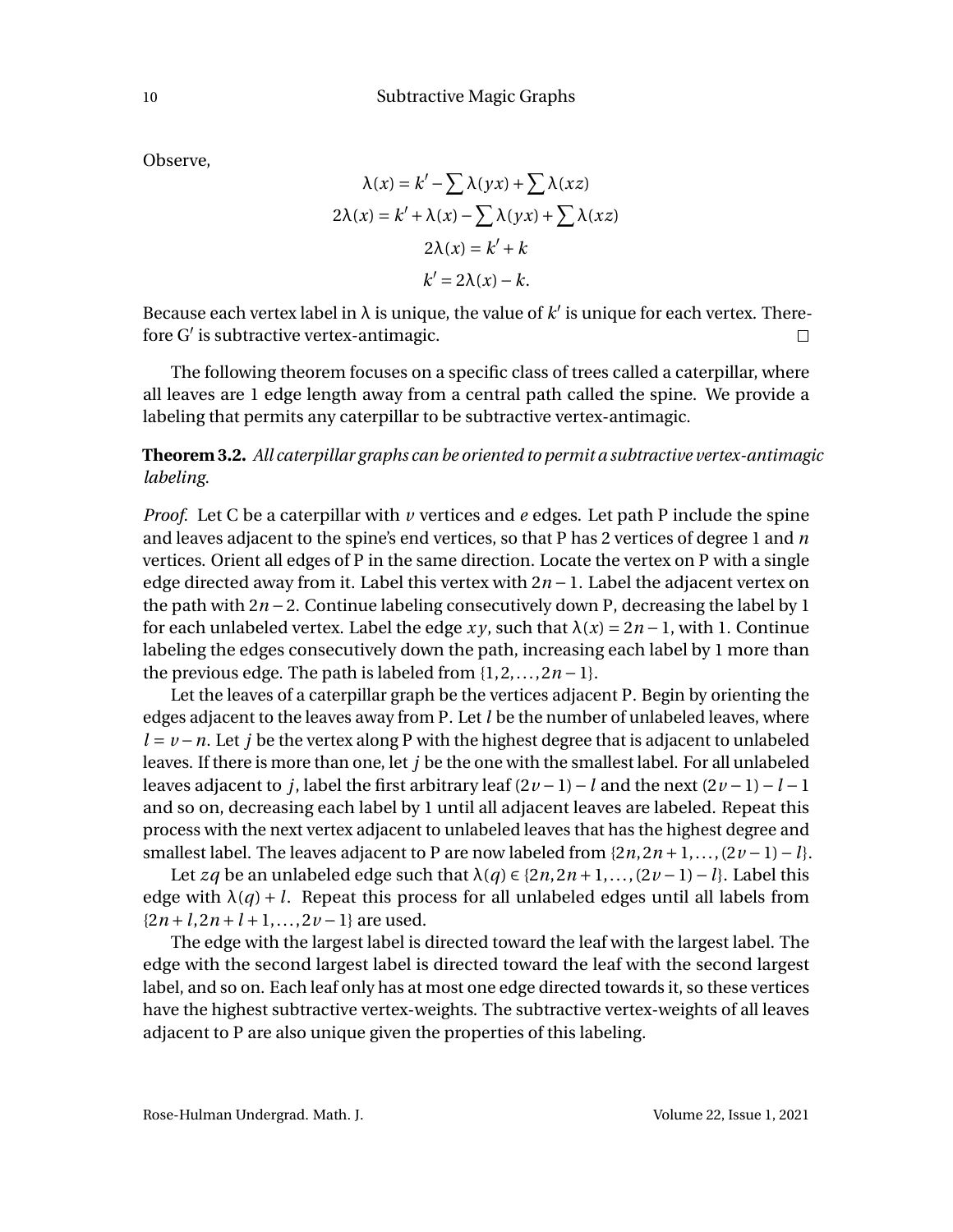This labeling permits the vertices along P of degree 1 or 2 to have a unique subtractive vertex-weights that are elements of  $\{n, n+1, \ldots, 2n-1\}$ . For vertices of degree 3 or more, the labeling ensures that edges directed away from these vertices have labels that are all greater than the vertex label. These vertices along P of degree 3 or more have unique subtractive vertex-weights. The vertices of highest degree, with the smallest vertex labels are adjacent to edges with the largest relative edge labels. These edges are directed away from these vertices and will have the smallest subtractive vertex-weights. Among the vertices of the smallest degree greater than or equal to 3, those with the largest vertex labels will have the largest subtractive vertex-weights.

This labeling ensures that the subtractive vertex-weights of the vertices along P are unique, where the weights of vertices of degree 3 or more are less than the weights of degree 1 or 2 and leaf vertices. The labeling ensures subtractive vertex-weights of leaf vertices adjacent to P are unique and greater than all spine vertices, together permitting a subtractive vertex-antimagic labeling.  $\Box$ 

This section illustrates a connection between subtractive vertex-magic and subtractive vertex-antimagic graphs, showing that every graph that permits a subtractive vertex-magic labeling also permits a subtractive vertex-antimagic labeling. Specifically, caterpillars were proven to permit a subtractive vertex-antimagic labeling.

#### **4 Lemniscate Graphs**

In our search to find more families of graphs that permit a subtractive vertex-magic labeling, we created the lemniscate graph.

<span id="page-12-0"></span>**Definition 4.1.** A lemniscate graph,  $\infty_v$ , is two directed cycles,  $C_v$ , which share a vertex and are oriented in opposite directions.



Figure 6: Lemniscate Graph,  $\infty_5$ 

We provide an example of  $\infty_5$  in Figure [6.](#page-12-0) In this section, we prove all lemniscate graphs have subtractive vertex-magic and strong subtractive vertex-antimagic labelings and find bounds on the magic constant of lemniscate graphs with *v* vertices.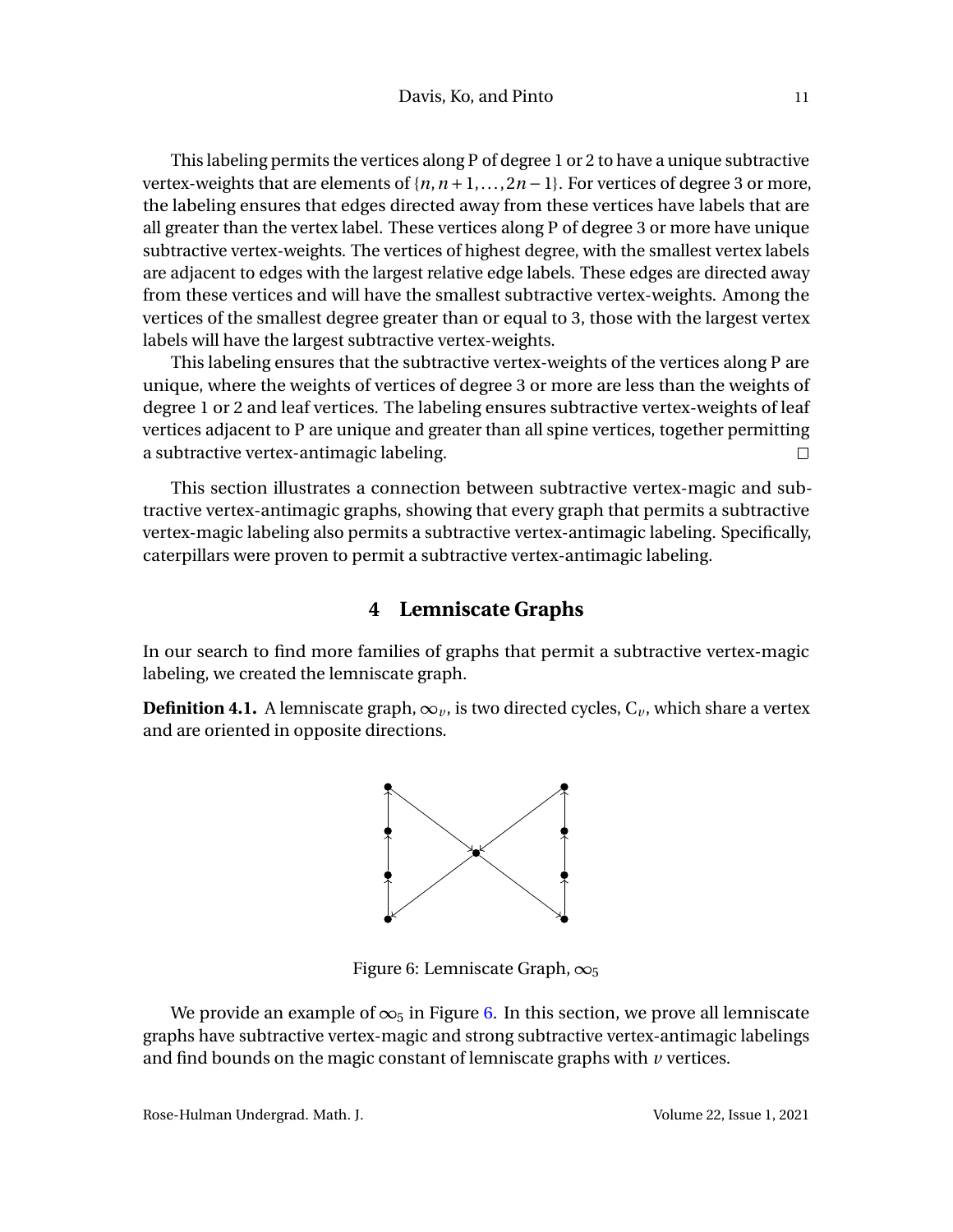Our first result is a corollary which extends our results from Theorem 2.1 on the range of magic constants of SVMLs to lemniscate graphs.

**Corollary 4.1.** For a lemniscate graph,  $\infty_v$ , with a subtractive vertex-magic labeling, the magic constant *k* must satisfy the following,

$$
\frac{\nu+1}{2}\leq k\leq \frac{3(\nu+1)}{2}.
$$

*Proof.* Let  $\infty$ <sup>*v*</sup> be a lemniscate graph with a subtractive vertex-magic labeling. By Corol-lary [2.1,](#page-4-1) the least value of *k* is  $\frac{(v+1)}{2}$ .

2.1, the reast value of  $\kappa$  is  $\frac{2}{2}$ .  $3, \ldots, 2\nu + 1$ , by Theorem 2.1,

$$
(v+2) + (v+3) + \ldots + (2v+1) = (3v+3)\frac{v}{2} = vk.
$$

This leads to the largest value of  $k = \frac{(3v+3)}{2}$  $\frac{(1+3)}{2}$ .

The range of potential magic constants for a subtractive vertex-magic lemniscate graph is  $\frac{v+1}{2} \le k \le \frac{3(v+1)}{2}$  $\Box$  $\frac{1}{2}$ .

<span id="page-13-0"></span>Next we will prove that for all lemniscate graphs, there exists a strong subtractive vertex-antimagic labeling, SSVAL, and then further show all lemniscate graphs permit a SSVAL in which the edge-weights form a specific type of arithmetic sequence. Figure [7](#page-13-0) provides an illustration of the labeling associated with the following proof.



Figure 7: A lemniscate SSVAL,  $\infty_4$ 

#### **Theorem 4.1.** *For any lemniscate graph, there exists a strong subtractive vertex-antimagic labeling.*

*Proof.* Consider a lemniscate graph  $\infty$ <sup>*v*</sup>. We will prove the statement by constructing a labeling on  $\infty$ <sub>v</sub>. First, select an edge that is directed away from the vertex of degree 4. Label the vertex at the head of that edge 1. Continue moving along edges toward unlabeled vertices, labeling each unlabeled vertex consecutively. Continue labeling onto the unlabeled cycle.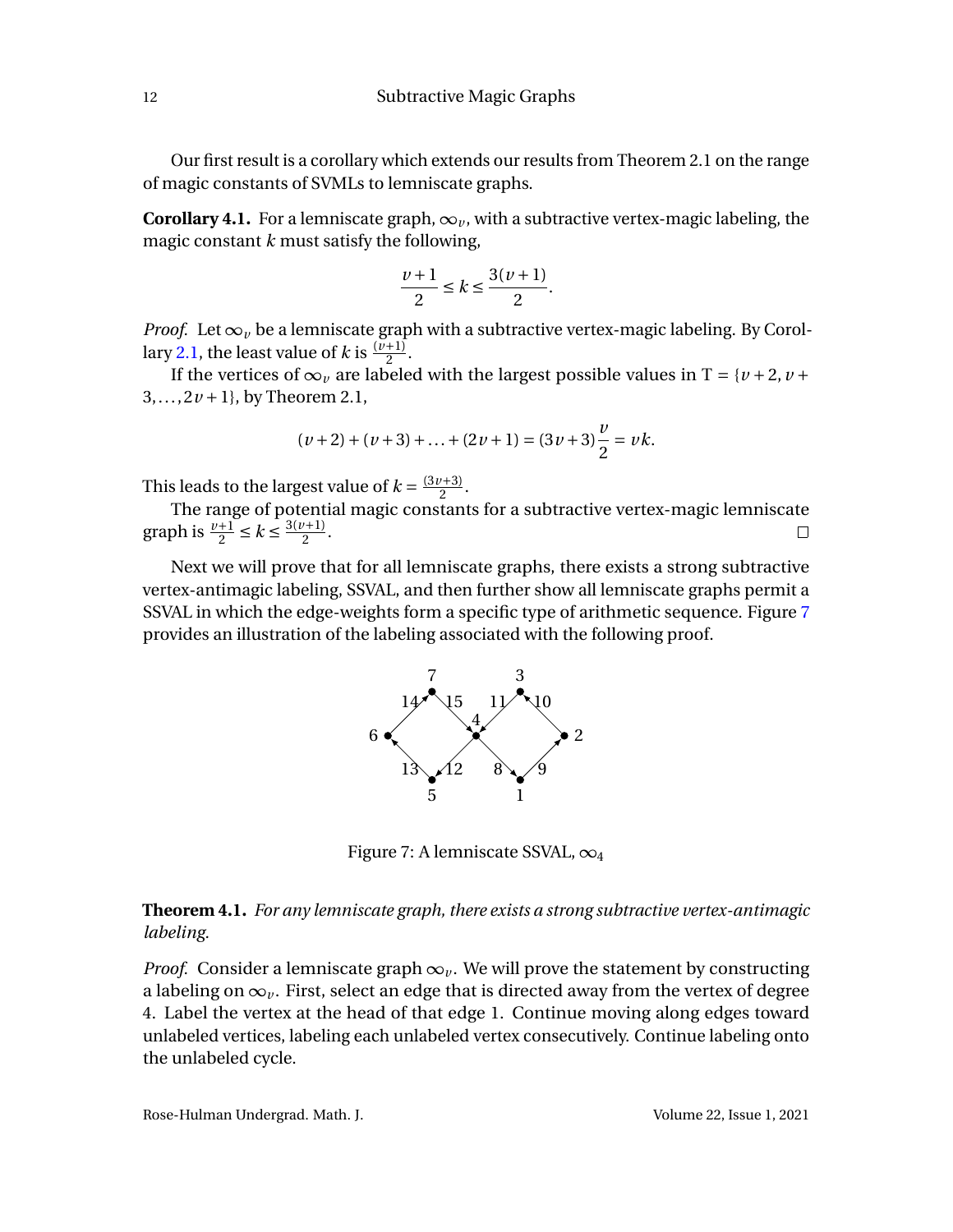Next, label the edge directed into the vertex labeled 1 with  $\nu + 1$ . Then, following the pattern used to label the vertices, label the edges.

For every vertex *x* of degree 2 with edges *y x* directed toward *x* and *xz* directed away from *x*, the subtractive vertex-weight is

$$
wt^{-}(x) = \lambda(x) + \lambda(yx) - \lambda(xz)
$$
  
=  $\lambda(x) + \lambda(yx) - (\lambda(yx) + 1)$   
=  $\lambda(x) - 1$ .

The weight of each non-center vertex is equal to the vertex label minus 1, and therefore unique because every vertex label is unique.

Now consider the center vertex, call it  $x_c$ . Because each cycle of the lemniscate is length  $\frac{v-1}{2}$  and the edges are labeled consecutively, the label of the edge directed into *x*<sub>*c*</sub> minus the edge directed out is equal to  $\frac{v-1}{2}$ . Because there are two cycles, the sum of incoming edges minus outgoing edges of  $\bar{x_c}$  equals  $\nu$  −1, so the subtractive vertex-weight of  $x_c$  is  $\frac{2(\nu-1)+( \nu+1)}{2}$ . Since the largest subtractive vertex-weight of any other vertex is  $\nu-1$ , the subtractive vertex-weight of  $x_c$  is unique.

The vertices of G are labeled with 1 through *v* and the subtractive vertex-weight of each vertex is unique, therefore G permits an SSVAL.  $\Box$ 

An important property of subtractive vertex-magic graphs is the magic constant, especially when finding specific labelings. The range of posssible magic constants that permit a subtractive vertex-magic labeling for lemniscate graph are given below.

**Theorem 4.2.** *The set of SVML magic numbers of a lemniscate graph is represented by the symmetric set*  $k \in \left\{\frac{\left(v+1\right)}{2}\right\}$  $\frac{+1}{2}, \ldots, \frac{3(v+1)}{2}$ 2  $\}$ , where the center of the set is  $v + 1$ .

*Proof.* Let λ be a SVML of a lemniscate graph with *v* vertices and magic constant *k*. Consider the mapping  $\phi$  : {1,2,...,2*v* + 1} → {1,2,...,2*v* + 1} defined by  $\phi(x) = 2(\nu + 1) - x$ . Observe that  $\phi$  maps each positive integer to its additive inverse in  $\mathbb{Z}_{2\nu+2}$ . Thus,  $\phi$  is a bijection. To show that for each labeling  $\lambda(k)$ , there exists a labeling  $\phi(\lambda)$  with magic constant  $\phi(k)$ , we must first show that if

$$
a+b-c=k
$$

then,  $φ(a) + φ(b) – φ(c) = φ(k)$ . Observe:

$$
\phi(a) + \phi(b) - \phi(c) = (2(\nu + 1) - a) + (2(\nu + 1) - b) - (2(\nu + 1) - c)
$$
  
= 2(\nu + 1) - (a + b - c)  
= 2(\nu + 1) - k  
= \phi(k).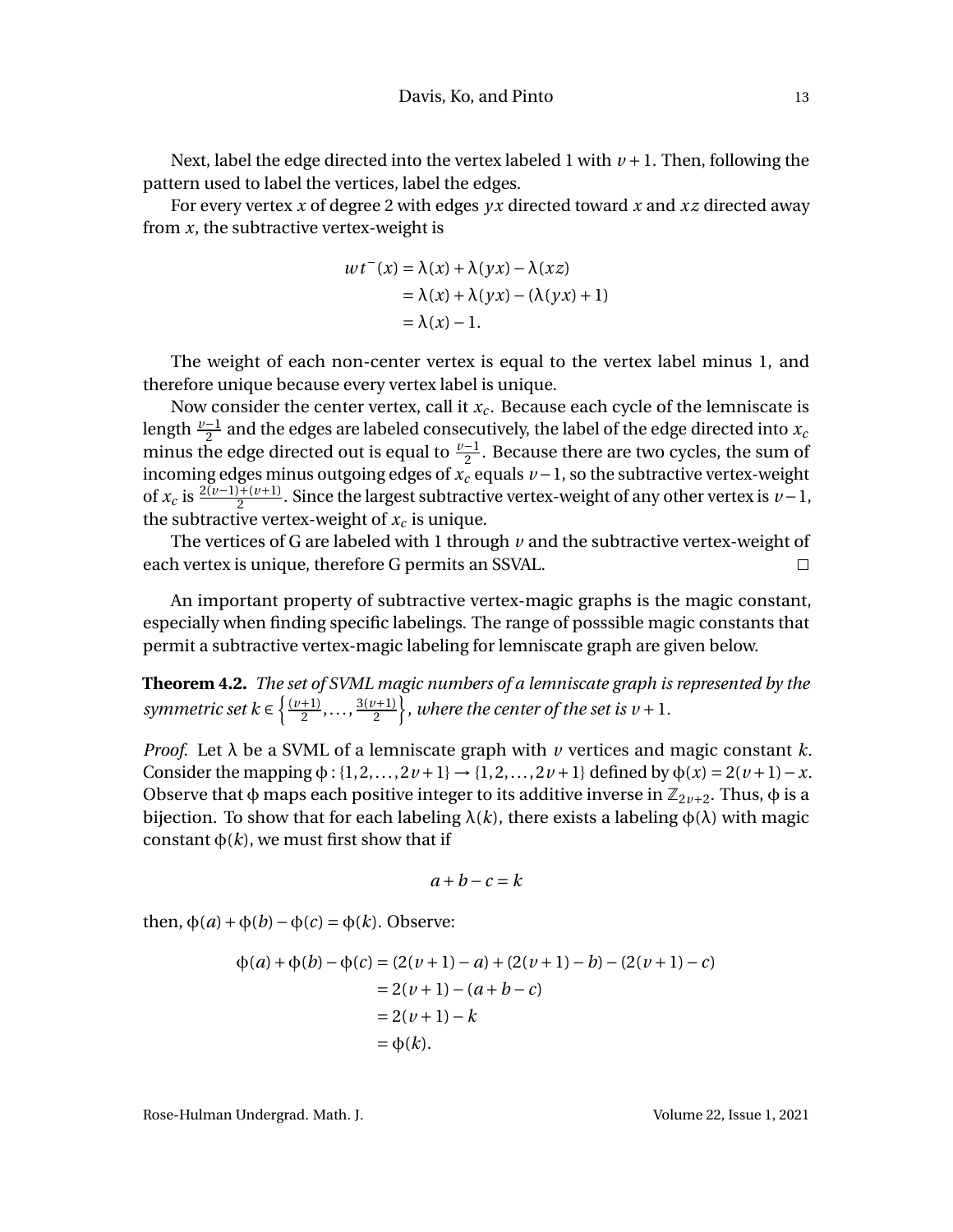Therefore, we know that every vertex under  $\phi$  will have the same subtractive vertexweight, implying that every SVML of a lemniscate graph, λ, with magic constant *k* has a complementary SVML,  $φ(λ)$ , with magic constant  $φ(λ)$ . This property creates a symmetric distribution of SVMLs around magic constant  $k = v + 1$ .  $\Box$ 

**Conjecture 4.1.** For a lemniscate graph, there exists a subtractive vertex-magic labeling with magic number  $k = e$  when the central vertex is labeled with  $k$ .

The lemniscate graph has produced the most varied subtractive vertex-magic labelings when compared to most other classes of connected graphs. We would like to determine if a lemniscate graph has a generalized labeling that will always result in a subtractive vertex-magic graph.

# **5 Subtractive Edge-Magic Graphs**

The concept of subtractive magic labelings can furthermore be extended to focus on the weights of the edges as opposed to the vertices. The *subtractive edge-weight* of a directed edge is defined as the sum of the edge label and the vertex label at the head, subtracted by the vertex label at the tail. A subtractive-edge-magic labeling, or SEML, is defined as a labeling where the subtractive edge-weight of every edge is equal. Similarly, a *subtractive edge-antimagic* labeling, SEAL, is a labeling where the subtractive edge-weights are unique.

Barone [\[1\]](#page-20-0) introduced the following theorem that presents a relationship between gracefully labeled trees and a strong edge-magic labeling. First, we must introduce the concept of *graceful* labelings.

**Definition 5.1.** A labeling of the vertices of a graph G is graceful if the vertex labels are unique and make up a subset of the integers {0,1,...,*e*}. Furthermore, the weights of the absolute differences between adjacent vertices are also unique. A graceful labeling is considered strong if the vertex labels create a bijection to {1,2,..., *v*}. A graph is a graceful if it permits a graceful labeling.

<span id="page-15-0"></span>**Theorem 5.1.** *[Barone 2008] Let* T *be a tree with n vertices. Then* T *can be oriented so as to permit a strong subtractive edge-magic labeling if and only if* T *has a graceful labeling.*

Our subsequent work extends Barone's initial approach to subtractive edge-magic labelings (called arc-magic by Barone) by first considering the implications of a graceful labeling on graphs in general and considers orientations of graceful labelings that permit a SEML and SEAL.

**Theorem 5.2.** *All strong, connected graceful graphs are trees.*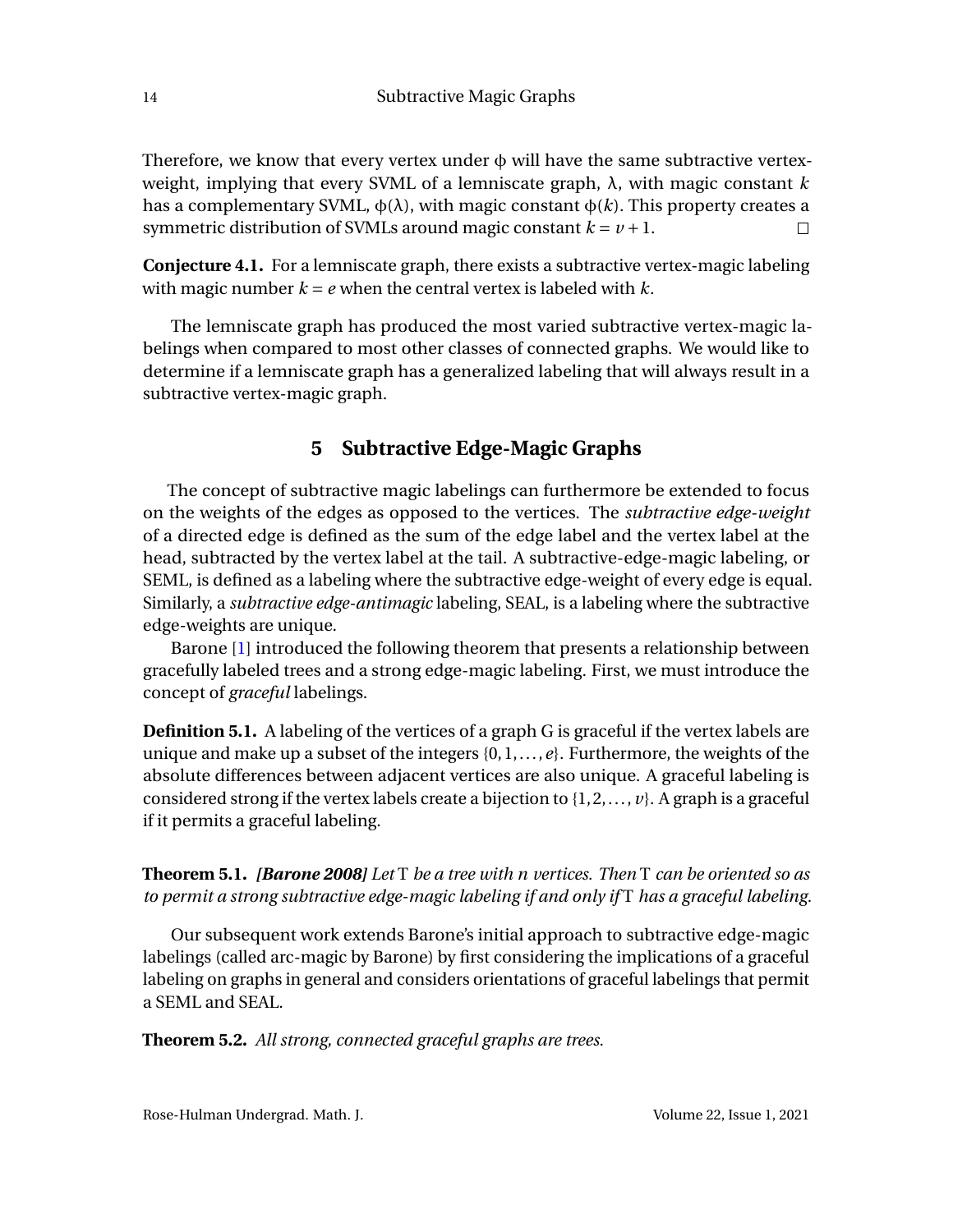

Figure 8: Strong graceful di-graph with edges labeled with the absolute differences of the vertex labels.

*Proof.* Let G be a simply connected graph with *v* vertices and *e* edges and suppose that G contains a cycle. If the edges of G are assigned labels  $\lambda(xy) = |\lambda(x) - \lambda(y)|$ , the edges of G must contain one of the labels  $\{1, 2, \ldots, \nu - 1\}$ . Since  $e \ge \nu$ , and  $\lambda(xy) \in \{1, 2, \ldots, \nu - 1\}$ , by the pigeon hole principle, at least two of the edges must have the same label. For a graph to be graceful with vertex labels  $\lambda(x) \in \{1, 2, ..., v\}$ , the number of edges must be less than *v*, therefore the graph must be a tree.  $\Box$ 

This theorem illustrates that if a graph is strongly labeled and permits a graceful labeling, it must be a tree, extending the correlation between a strong subtractive edgemagic labeling, graceful labelings and trees that Barone initially found. The next two proofs provide orientations for existing graceful graphs that will permit a subtractive edge-magic and edge-antimagic labeling.

<span id="page-16-0"></span>**Theorem 5.3.** *Given a graph* G *with v vertices and e edges,* G *can be oriented in a way to permit a subtractive edge-magic labeling if* G *has a strong graceful labeling.*

*Proof.* Let  $\lambda$  be a graceful labeling on G. Orient the edges such that the head is at the vertex with the larger label and the tail is at the vertex with the smaller label. Label the edges with the sum of the distinct absolute difference of the vertex label at the head and the vertex label at the tail and *v*.

Because any edge  $xy$  in a graph G with graceful labeling  $\lambda$  has a subtractive edgeweight of *v*, then the graph has a subtractive edge-magic labeling.  $\Box$ 

Graphs that permit a graceful labeling  $\lambda$  can also be oriented similarly to present a subtractive edge antimagic labeling.

**Theorem 5.4.** *Given a graph* G *with v vertices and e edges,* G *can be oriented in a way to permit a subtractive edge-antimagic labeling if* G *has a strong graceful labeling.*

*Proof.* Let  $\lambda$  be a strong graceful labeling on G. Orient the edges such that the head is at the vertex with the smaller label and the tail is at the vertex with the larger label. Label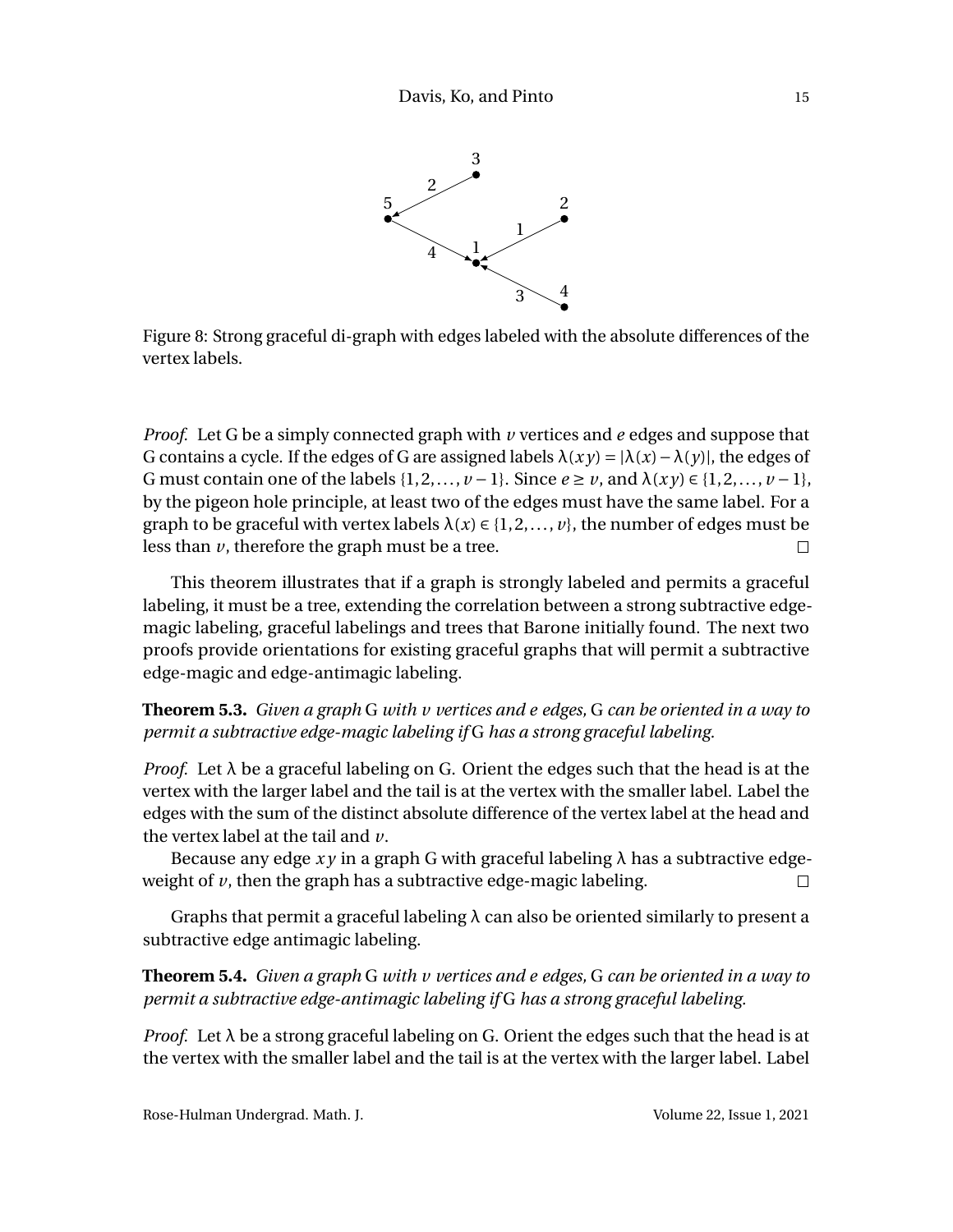the edges with the sum of the distinct absolute difference of the vertex label at the head and the vertex label at the tail and *v*.

Following this construction, each edge has a unique subtractive edge-weight, therefore G can be oriented to produce a subtractive edge-antimagic labeling.  $\Box$ 

This last proof illustrates how strong subtractive edge-magic graphs can be generated from an existing strong edge-magic graph.

**Theorem 5.5.** *Let* G *be a graph that permits a strong subtractive edge-magic labeling with v* vertices. If we add a pendant vertex  $x_{\nu+1}$  to the vertex with label 1, there exists a strong *subtractive edge-magic labeling for the resulting graph.*

*Proof.* Let G be a graph with a strong subtractive edge-magic labeling  $\lambda$  on  $\nu$  vertices with  $\nu$  − 1 edges and magic constant  $k = \nu$ , with vertices labeled 1 through  $\nu$ . Let vertex  $x_i$  be the vertex with label *i*.

By Theorem [5.1,](#page-15-0) a tree, T, permits a strong SEML if and only if T has a graceful labeling. To recover the graceful labeling from G, remove the edge labels and orientations. Call this graph G'. Now consider the graph G" formed by adding a pendant vertex,  $x_{\nu+1}$  to *x*<sub>1</sub>. The absolute difference between  $v + 1$  and  $1$  is  $|(v + 1) - 1| = v$ . This difference is unique as the maximum absolute difference in  $G'$ , the recovered graceful graph, was  $|v - 1|$ . Therefore G'' is graceful.

Theorem  $5.3$  then gives an orientation of  $G''$  that has a strong SEML. Therefore there exists a strong SEML if a pendant vertex  $v_{\nu+1}$  is added to a graph with a strong SEML at the vertex  $v_1$ .  $\Box$ 

#### **6 Results on In-/Out-Magic**

In- and out-magic labelings are also related to directed graphs, but consider only the edges directed toward vertices for in-magic and edges directed away from vertices for out-magic. The following definition illustrates how the in-weight and out-weight of each vertex is determined. In this section we design a labeling that permits an in and out magic labeling for all trees.

**Definition 6.1.** A digraph D with v vertices and *e* edges is *in-magic* if there exists a bijective function  $\lambda$  :  $V(D) \cup E(D) \rightarrow \{1, 2, ..., \nu + e\}$  such that for every *x*, the in-weight,  $wt^{in}(x)$ ,

$$
\lambda(x) + \sum_{(y,x)\in E(D)} \lambda(y,x) = k
$$

for some  $k \in \mathbb{Z}$ . Similarly, D is out-magic if the out-weight,  $wt^{out}(x)$ ,

$$
\lambda(x) + \sum_{(x,y)\in E(D)} \lambda(x,y) = m
$$

for some  $m \in \mathbb{Z}$ .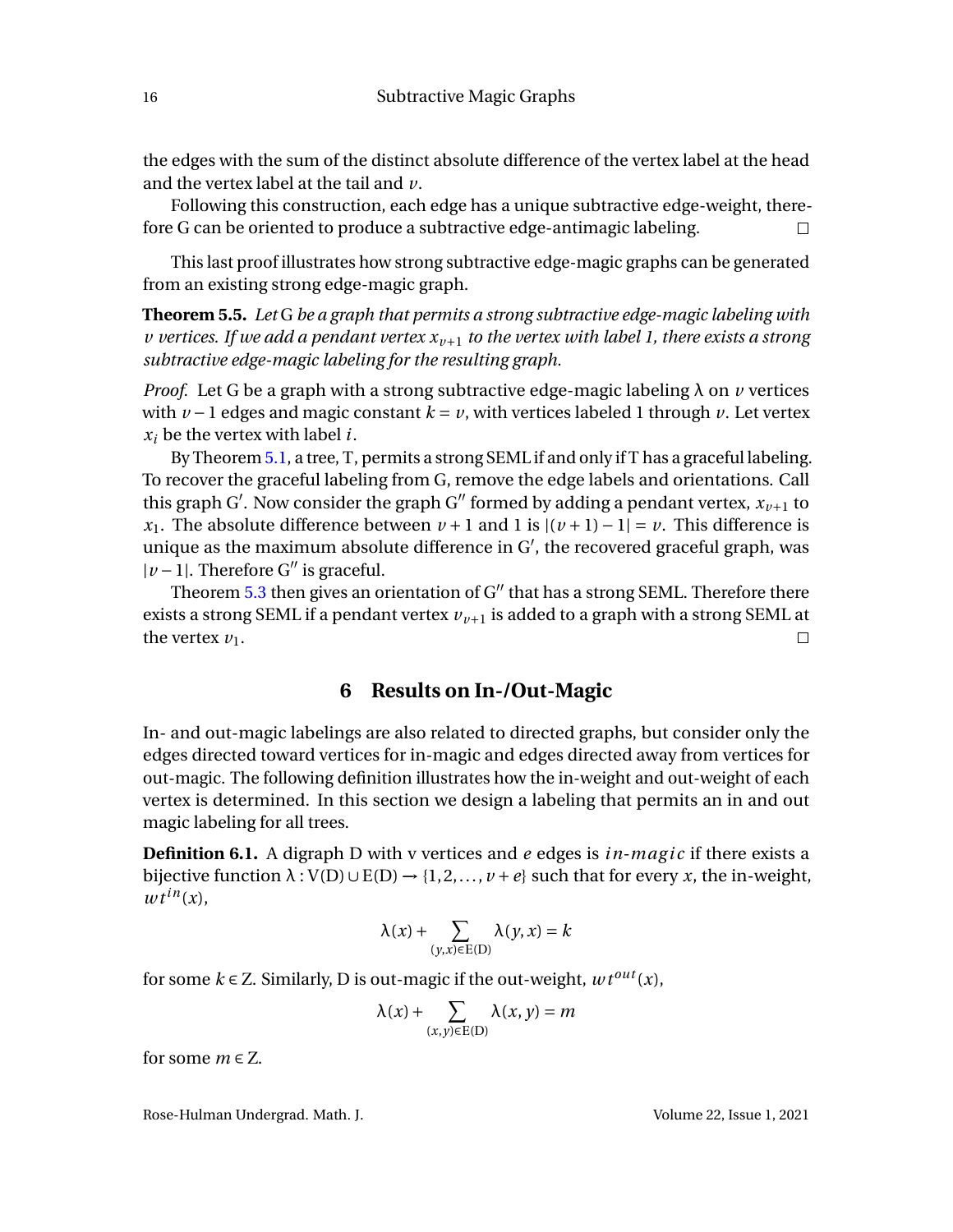This theorem gives a generalized labeling for all trees to permit an in-magic and out-magic labeling.

#### <span id="page-18-1"></span>**Theorem 6.1.** *There exists an in-magic and out-magic labeling for all trees.*

*Proof.* Let T be a tree with *v* vertices and  $\nu-1$  edges. Label T with the following labeling  $\lambda$ . Select an arbitrary vertex *x* and give it the label 2*v* −1. Now label the *n* vertices adjacent to *x* consecutively with the labels  $\lambda(x) - 1$ ,  $\lambda(x) - 2$ , ... and orient every edge away from *x*. Now label each edge  $xy$ , where x is the tail and y is the head, with  $2v-1-\lambda(y)$ . Continue to label remaining vertices and edges in the same manner, beginning with an arbitrary unlabeled vertex adjacent to a labeled vertex, with vertex labels  $v - n - 1$ ,  $v - n - 2$ , ..., i.e. the next largest available label. The in-weight of every vertex *x* in T,  $wt<sup>−</sup>(x)$  is now  $\lambda(x) + \lambda(yx)$ . Because  $\lambda(yx) = 2v - 1 - \lambda(x)$ ,  $wt^-(x) = \lambda(x) + 2v - 1 - \lambda(x) = 2v - 1$ . Therefore every vertex has in-weight 2*v* −1 and T is therefore in-magic.

It follows that reversing the orientation of each edge produces a graph where where  $wt^+(x) = 2v - 1$  for all  $x \in V(T)$ . Because each vertex has an out-weight of 2v-1 for this orientation, T is out-magic.  $\Box$ 

<span id="page-18-0"></span>The graph in Figure [9](#page-18-0) illustrates an in-magic oriented tree, labeled in the manner described in proof of Theorem [6.1.](#page-18-1)



Figure 9: In-Magic orientation of a tree with 7 vertices

## **7 Open Questions**

We have defined a lemniscate graph and discovered subtractive vertex-magic labelings for a subset of these graphs. However, there are still questions to be explored.

**Question 7.1.** Is there a general subtractive vertex-magic labeling for a lemniscate graph?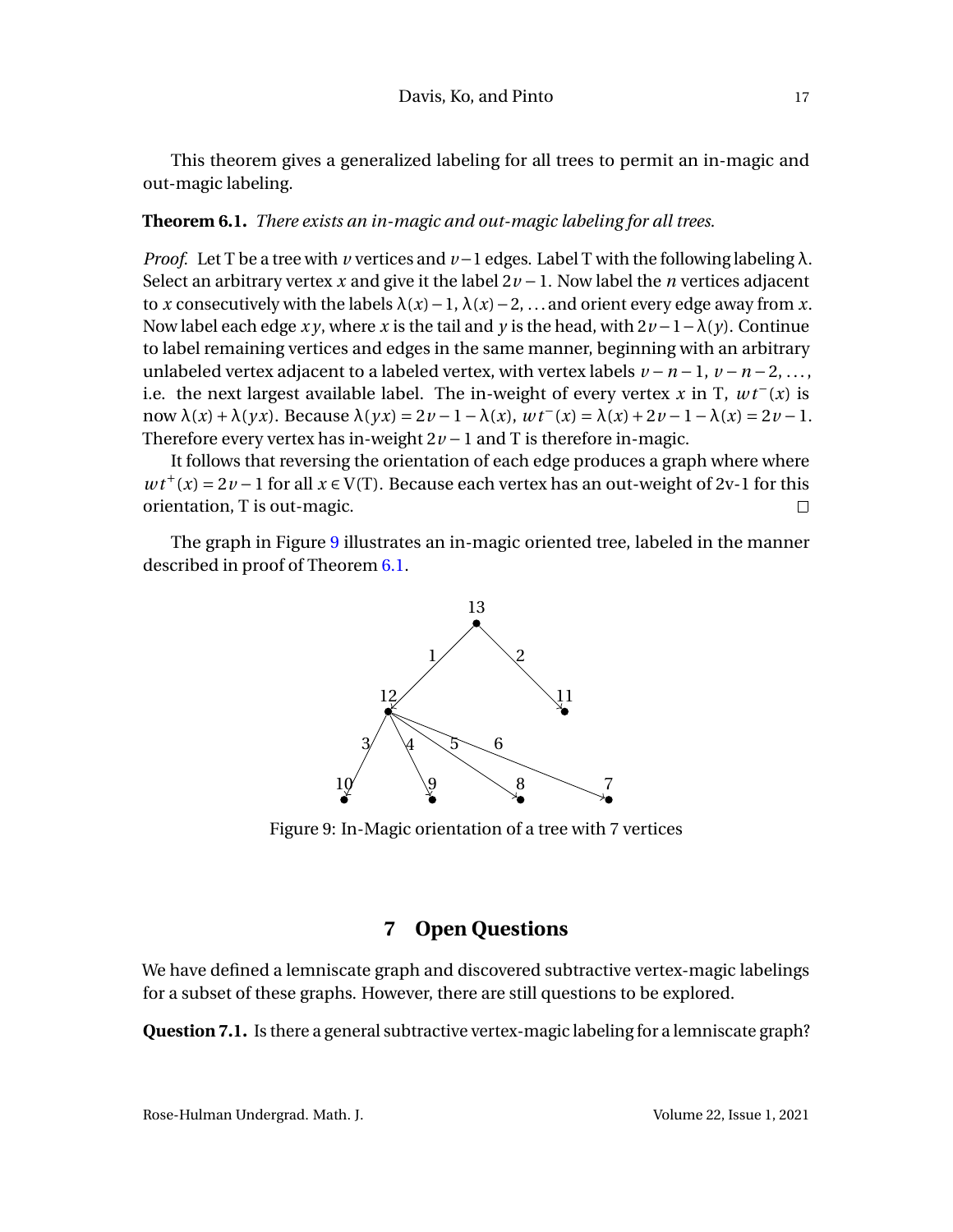The more edges that are present, the more difficult it is to find a subtractive vertexmagic labeling for a graph. The lemniscate graph is a fully connected graph with many subtractive vertex-magic labelings.

**Question 7.2.** Are there other connected graphs that can be subtractive vertex-magic?

We have found families of graphs that permit subtractive vertex-magic and subtractive edge-magic labelings, leading us to the following question.

**Question 7.3.** Does there exist a graph that is both subtractive vertex and subtractive edge-magic?

Barone [\[1\]](#page-20-0) provided a conjecture that all trees can be oriented to permit a strong subtractive edge-magic labeling. This leads us to the following question.

**Question 7.4.** Are there any classes of trees that do not permit a strong subtractive edge-magic labeling?

#### **8 Conclusion**

We have provided the generic labelings for classes of subtractive vertex-magic and subtractive vertex-antimagic graphs as well as subtractive edge-magic and subtractive edge-antimagic graphs. In addition, our results illustrate new properties of these graphs that aid in the discovery of specific labelings. As well as considering new classes of graphs under these subtractive conditions, we have expanded Barone's [\[1\]](#page-20-0) original connection to graceful labelings for subtractive edge-magic.